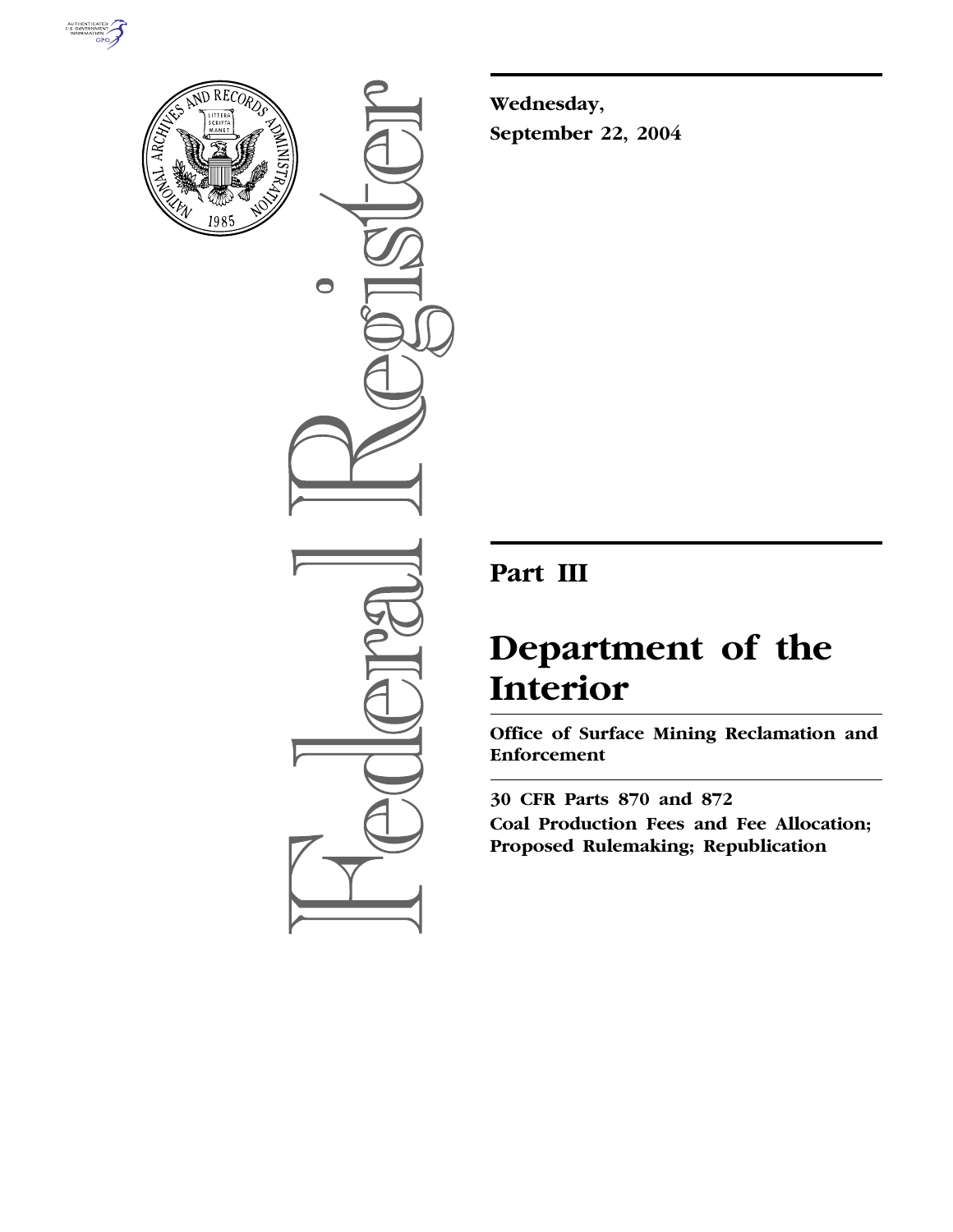## **DEPARTMENT OF THE INTERIOR**

## **Office of Surface Mining Reclamation and Enforcement**

#### **30 CFR Parts 870 and 872**

**RIN 1029–AC47**

## **Coal Production Fees and Fee Allocation; Republication**

**Editorial Note: Federal Register** Proposed Rule document 04–20998 was published originally in the **Federal Register** of Friday, September 17, 2004 at 69 FR 56132. In the paper edition of the September 17 issue, page 56132 appeared as a blank page, due to a technical malfunction. The online edition of the **Federal Register** was not affected. A complete version of the document appears on page 56132 in both the HTML and PDF versions posted online on GPO Access (*http://www.gpoaccess.gov/fr/index.html*). The corrected document is republished in its entirety.

**AGENCY:** Office of Surface Mining Reclamation and Enforcement (OSM), Interior.

**ACTION:** Proposed rule.

**SUMMARY:** This rule sets forth the criteria and procedures that we are proposing to use to establish fees under the abandoned mine reclamation program provisions of the Surface Mining Control and Reclamation Act of 1977 (SMCRA or the Act). The fixed-rate fees established under SMCRA expire September 30, 2004. However, the Act requires that, for coal produced after that date, fees be established to continue to provide for transfers from the Abandoned Mine Reclamation Fund (the AML Fund or the Fund) to the Combined Benefit Fund (the Combined Fund or CBF). This proposed rule would implement that requirement in part. We are also publishing a final rule in today's **Federal Register** that mirrors the fee establishment criteria and procedures in this proposed rule and establishes a fee for the fiscal year beginning October 1, 2004. Comments received on this proposed rule will assist us in determining whether to modify that final rule. We are also proposing to revise our regulations governing allocation and disposition of the fees collected and of other AML Fund income.

**DATES:** *Electronic or written comments:* We will accept written comments on the proposed rule until 4:30 p.m., Eastern time, on or by November 16, 2004.

*Public hearing:* If you wish to testify at a public hearing, you must submit a request on or before 4:30 p.m., eastern time, on October 18, 2004. We will hold a public hearing only if there is

sufficient interest. Hearing arrangements, dates and times, if any, will be announced in a subsequent **Federal Register** notice. If you are a disabled individual who needs special accommodation to attend a public hearing, please contact the person listed under **FOR FURTHER INFORMATION CONTACT**.

**ADDRESSES:** If you wish to comment on this proposed rule, you may submit your comments by any of the following methods to the address indicated:

• *E-mail: osmregs@osmre.gov.* Please include docket number 1029–AC47 in the subject line of the message.

• *Mail/Hand-Delivery/Courier:* Office of Surface Mining Reclamation and Enforcement, Administrative Record, Room 210, 1951 Constitution Avenue, NW., Washington, DC 20240. Please identify the comments as pertaining to docket number 1029–AC47.

• *Federal e-Rulemaking Portal: http://www.regulations.gov.* Follow the instructions provided at *http:// www.regulations.gov* under the ''How to Comment'' heading for this rule.

You may submit a request for a public hearing on the proposed rule to the person and address specified under **FOR FURTHER INFORMATION CONTACT**. If you are disabled and require special accommodation to attend a public hearing, please contact the person listed under **FOR FURTHER INFORMATION CONTACT**.

#### **FOR FURTHER INFORMATION CONTACT:**

Dennis Rice, Office of Surface Mining Reclamation and Enforcement, 1951 Constitution Avenue, NW., Washington, DC 20240. Telephone: (202) 208–2829. E-mail address: *drice@osmre.gov*. You will find additional information concerning OSM, fees on coal production, the Abandoned Mine Reclamation Fund, and abandoned mine reclamation in general on our home page at *http://www.osmre.gov*.

#### **SUPPLEMENTARY INFORMATION:**

#### **Table of Contents**

I. Background information

- A. What Is the History of the SMCRA Fee on Coal Production?
- B. What Is the Combined Benefit Fund? C. Why Do We Transfer Monies From the
- AML Fund to the CBF and How Do We Determine the Amount To Transfer? II. How Do We Propose To Determine the
- Total Amount of Fees To Collect Each Year?
- III. How Are We Proposing To Revise 30 CFR Part 870?
- IV. What Alternatives Did We Consider in Developing the Proposed Changes to 30 CFR Part 870?
- V. What Is the Rationale for the Cap on Annual Transfers to the CBF?
- VI. What Would the Fees Be Under This Proposed Rule for Coal Produced After September 30, 2004?
- VII. How Would the Fees Collected for Coal Produced After September 30, 2004, Be Used?
- VIII. How Else Are We Proposing To Revise the AML Fund Rules in 30 CFR 872.11?
- IX. Why Are We Publishing a Final Rule at the Same Time as This Proposed Rule? X. How Do I Submit Comments on the
- Proposed Rule? XI. Procedural Matters

## **I. Background Information**

## *A. What Is the History of the SMCRA Fee on Coal Production?*

Title IV SMCRA created an abandoned mine land reclamation program funded by a fee, known as the reclamation fee, assessed on each ton of coal produced for sale, transfer, or use (''produced''). The fees collected are placed in the AML Fund. We, either directly or through grants to States and Indian tribes with approved AML reclamation plans under SMCRA, use appropriations from the Fund primarily to reclaim lands and waters adversely impacted by mining conducted before the enactment of SMCRA and to mitigate the adverse impacts of mining on individuals and communities. In addition, subject to appropriation, up to \$10 million per year may be used for the small operator assistance program under section 507(c) of SMCRA, which pays for certain costs involved with the preparation of coal mining permit applications under Title  $\check{V}$  of SMCRA. Also, since Fiscal Year (FY) 1996, an amount equal to the interest earned by and paid to the Fund has been available for direct transfer to the United Mine Workers of America Combined Benefit Fund to defray the cost of providing health care benefits for certain retired coal miners and their dependents.

Section 402(a) of SMCRA and existing 30 CFR 870.13 fix the reclamation fee at 35 cents per ton (or 10 percent of the value of the coal, whichever is less) for surface-mined coal other than lignite; 15 cents per ton (or 10 percent of the value of the coal, whichever is less) for coal from underground mines; and 10 cents per ton (or 2 percent of the value of the coal, whichever is less) for lignite. Under section 402(b) of SMCRA, our authority to collect fees at those rates will expire with respect to coal produced after September 30, 2004, as will our authority to collect fees for AML reclamation purposes. However, unappropriated monies remaining in the Fund after that date will remain available for grants to State and tribal AML reclamation programs and the other purposes for which the AML Fund was established.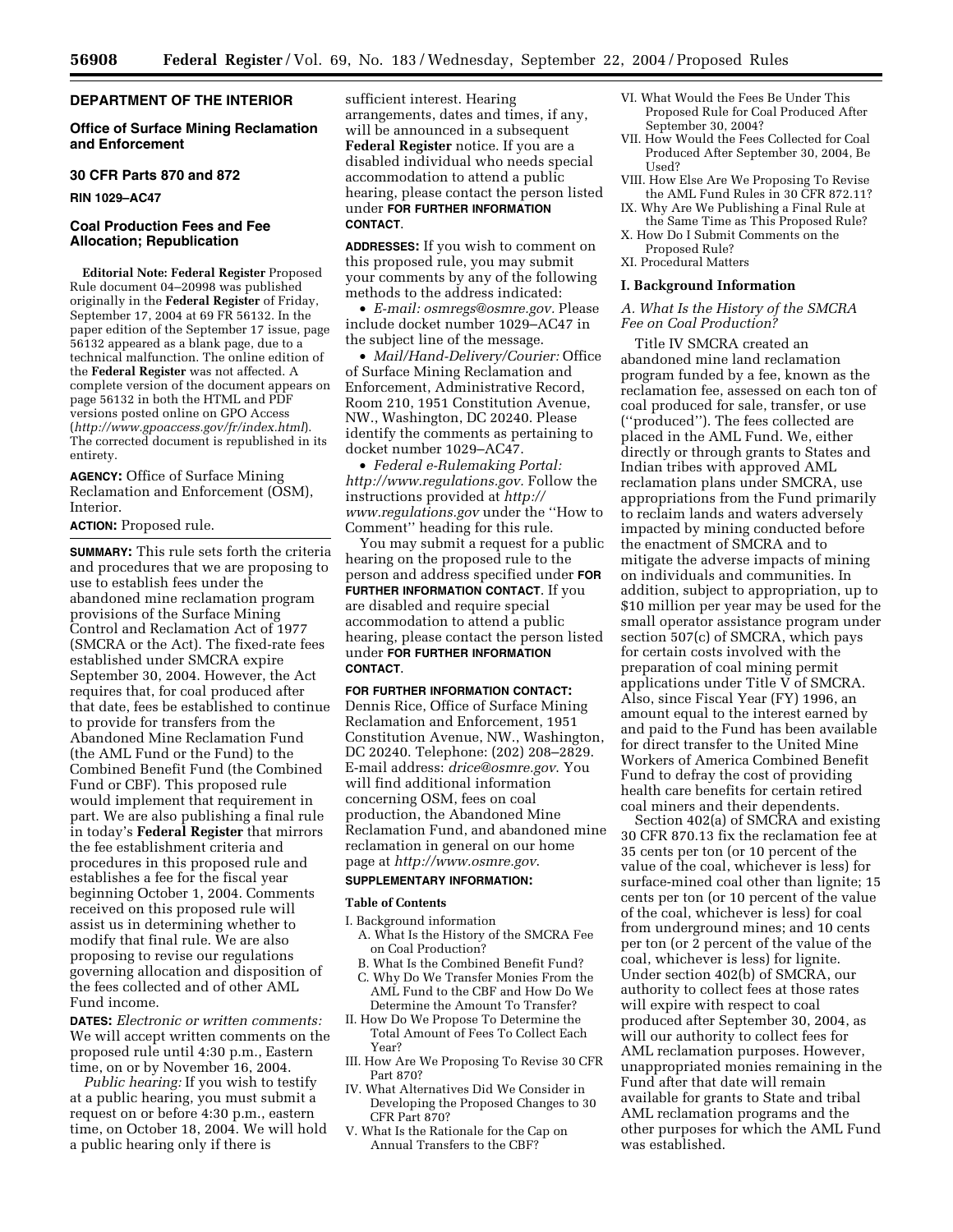As originally enacted, section 402 of SMCRA authorized collection of reclamation fees for 15 years following the date of enactment (August 3, 1977), meaning that our fee collection authority would have expired August 3, 1992. However, Congress has twice extended that deadline. As enacted on November 5, 1990, Section 6003(a) of the Omnibus Budget Reconciliation Act of 1990 (Pub. L. 101–508, 104 Stat. 1388) extended both the fees and our fee collection authority through September 30, 1995. Section 6002(c) of that law also required that the Fund be invested in interest-bearing public debt securities, with the interest becoming part of the Fund. Section 19143(b) of Title XIX of the Energy Policy Act of 1992 (Pub. L. 102–486, 106 Stat. 2776, 3056) subsequently extended the fees and our fee collection authority through September 30, 2004.

Section 2515 of Title XXV of the Energy Policy Act (106 Stat. 2776, 3113) further amended section 402(b) of SMCRA by adding the requirement that, after September 30, 2004, ''the fee shall be established at a rate to continue to provide for the deposit referred to in subsection (h) [of section 402 of SMCRA].'' *See* 30 U.S.C. 1232(b). The rule that we are proposing today would implement this provision of SMCRA by establishing criteria and procedures for establishment of the fee for coal produced on or after October 1, 2004.

#### *B. What Is the Combined Benefit Fund?*

The Energy Policy Act of 1992 also included provisions known as the Coal Industry Retiree Health Benefit Act of 1992 (the Coal Act), which is codified at 26 U.S.C. 9701, *et seq. See* Public Law 102–486, 106 Stat. 2776, 3036. The Coal Act created the United Mine Workers of America (UMWA) Combined Fund or CBF by merging two financially troubled health care plans, the UMWA 1950 Benefit Plan and Trust and the UMWA 1974 Benefit Plan and Trust, effective February 1, 1993. *See* 26 U.S.C. 9702. The CBF is a private employee benefit trust fund that provides health care and death benefits to UMWA coal industry retirees and their dependents and survivors who were both eligible to receive and were receiving benefits from the 1950 Benefit Plan or the 1974 Benefit Plan on July 20, 1992. *See* 26 U.S.C. 9703(f). Most current beneficiaries are widows and dependents of coal miners. The CBF health insurance plan provides ''Medigap'' coverage; *i.e.*, it pays for health care expenses remaining after Medicare and Medicaid reimbursement and covers prescription drugs.

Under the Coal Act, the Social Security Administration (SSA) has the duty of assigning retirees and their dependents to former employers or related companies. *See* 26 U.S.C. 9706. Coal operators and related companies pay monthly premiums (also determined by the SSA) to the CBF to cover the costs of benefits for the beneficiaries assigned to them. In addition, under 26 U.S.C. 9704(a)(3), those companies must pay a monthly premium for the health care costs of eligible unassigned beneficiaries; *i.e.*, those beneficiaries associated with nowdefunct coal operators for which no related company exists or remains in business. However, as discussed in Part I.C. below, Congress created a mechanism to wholly or partially offset premium costs for unassigned beneficiaries by transferring an amount equal to certain interest earned by the AML Fund to the CBF.

## *C. Why Do We Transfer Monies From the AML Fund to the CBF and How Do We Determine the Amount To Transfer?*

In paragraphs (a) and (b) of section 19143 of the Energy Policy Act of 1992, respectively, Congress amended the Internal Revenue Code of 1986 and SMCRA to require that, at the beginning of each fiscal year, starting with FY 1996, an amount equal to the AML Fund's estimated interest earnings for that year be transferred to the CBF to help defray the cost of health care benefits for unassigned beneficiaries. *See* section 402(h) of SMCRA (30 U.S.C. 1232(h)) and section 9705(b) of the Internal Revenue Code (26 U.S.C. 9705(b)). *See also* Public Law 102–486, 106 Stat. 3047 and 3056.

Section 9705(b)(2) of the Internal Revenue Code provides that any amount transferred to the CBF under section 402(h) of SMCRA ''shall be used to proportionately reduce the unassigned beneficiary premium under section 9704(a)(3) of each assigned operator for the plan year in which transferred.'' However, to the extent that these transfers do not fully cover costs for unassigned beneficiaries, assigned operators remain obligated to pay the difference under 26 U.S.C. 9704(a)(3) and  $(d)(3)(A)$ .

Section 402(h) of SMCRA (30 U.S.C.  $1232(h)$ ) states that—

(1) In the case of any fiscal year beginning on or after October 1, 1995, with respect to which fees are required to be paid under this section, the Secretary shall, as of the beginning of such fiscal year and before any allocation under subsection (g), make the transfer provided in paragraph (2).

(2) The Secretary shall transfer from the [AML] fund to the United Mine Workers of

America Combined Benefit Fund established under section 9702 of the Internal Revenue Code of 1986 for any fiscal year an amount equal to the sum of—

(A) the amount of interest which the Secretary estimates will be earned and paid to the Fund during the fiscal year, plus

(B) the amount by which the amount described in subparagraph (A) is less than \$70,000,000.

(3)(A) The aggregate amount which may be transferred under paragraph (2) for any fiscal year shall not exceed the amount of expenditures which the trustees of the Combined Fund estimate will be debited against the unassigned beneficiaries premium account under section 9704(e) of the Internal Revenue Code of 1986 for the fiscal year of the Combined Fund in which the transfer is made.

(B) The aggregate amount which may be transferred under paragraph (2)(B) for all fiscal years shall not exceed an amount equivalent to all interest earned and paid to the fund after September 30, 1992, and before October 1, 1995.

(4) If, for any fiscal year, the amount transferred is more or less than the amount required to be transferred, the Secretary shall appropriately adjust the amount transferred for the next fiscal year.

In sum, section  $402(h)(2)(A)$  of SMCRA requires an annual transfer of estimated interest earnings from the AML Fund to the CBF. Paragraphs  $(h)(2)(B)$  and  $(3)(B)$  of section 402 require the transfer of an additional amount from a reserve (the interest earned on the AML Fund between FY 1993 and FY 1995) if the estimated interest earnings during the fiscal year will not cover eligible estimated CBF expenditures for that year. However, as explained further below, the amounts in the reserve fund were fully utilized in FY 2003 and no longer are available to supplement the annual transfer. In addition, the total amount transferred under paragraphs (h)(2)(A) and (B) for any one year may not exceed \$70 million, as discussed more fully in Part V below.

The section  $402(h)(2)(A)$  transfer is further limited by section 402(h)(3)(A), which precludes the transfer of monies to the CBF in excess of the CBF's yearly costs for health benefits for unassigned beneficiaries. However, under a memorandum of understanding between OSM and the CBF trustees, which was signed on January 19, 2001, the amount transferred is not limited to estimated costs based on premium amounts determined by the SSA—it includes all actual health care expenditures for all unassigned beneficiaries, up to the amount authorized in section 402(h)(3) of SMCRA (subject to the \$70 million cap). This approach reflects language in the conference report accompanying the FY 2001 appropriations bill for Interior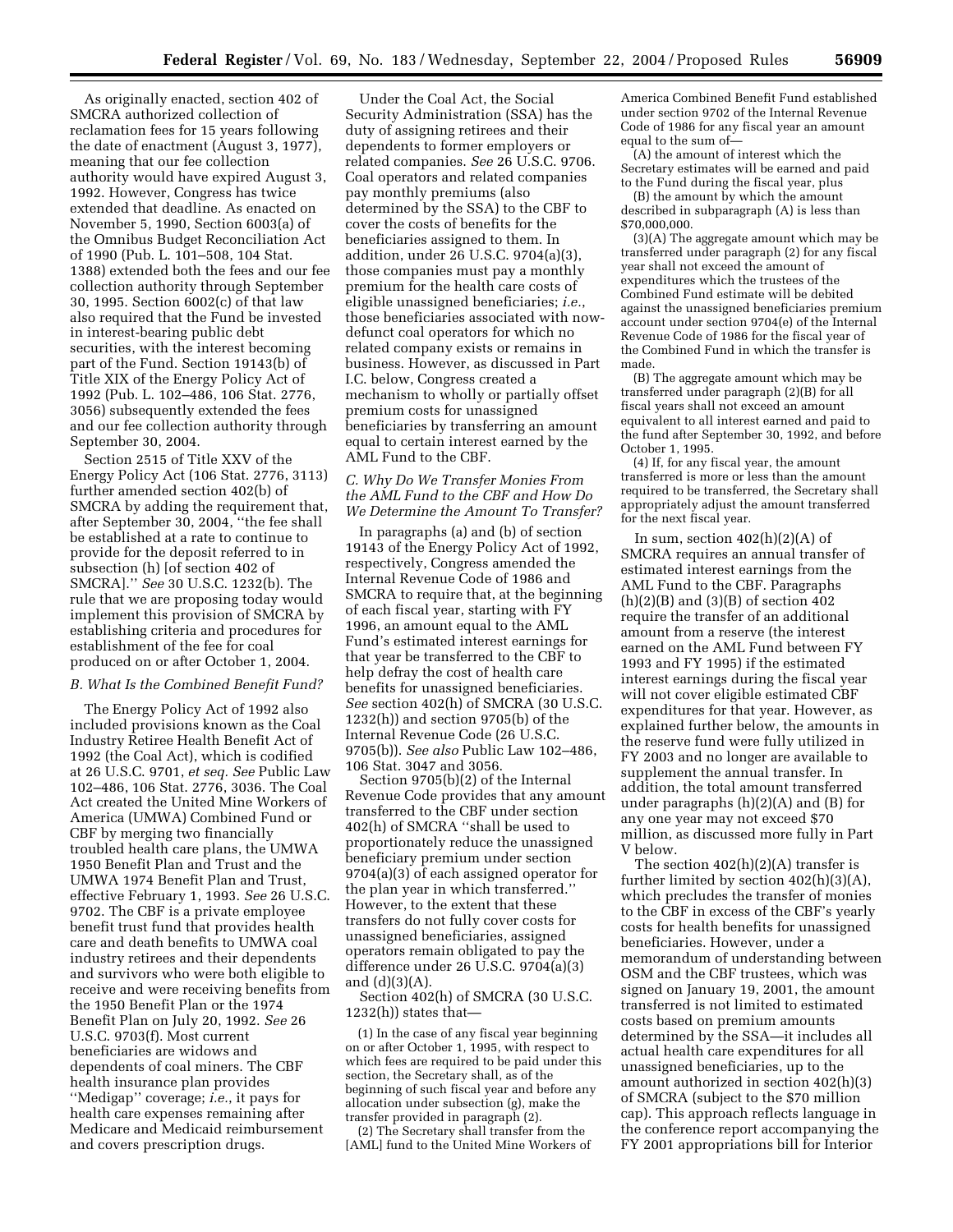and related agencies. Page 200 of that report (H.R. Rep. No. 106–914) states:

As a general matter, the managers note that it has been the practice for the amount of the annual interest transfers under current law to be based on a calculation which multiplies the number of unassigned beneficiaries by that year's per beneficiary premium rate established by the Social Security Administration (SSA) with adjustments made later (normally two years after the initial transfer) to reflect the Combined Benefit Fund's actual expenditures for unassigned beneficiaries. This practice has an adverse effect on the Combined Benefit Fund's cash flow and is contributing to its financial difficulties. \* \* \* The managers believe that the interest transfer at the beginning of each fiscal year should be based on the Combined Benefit Fund trustees' estimate of the year's actual expenditures for unassigned beneficiaries, which may be adjusted to the actual amount of those expenditures at a later time if the initial transfer proves to be either too high or too low. This approach is completely consistent with the underlying statutory provision found in section 402(h) of the Surface Mining Control and Reclamation Act of 1977 which provides that the amount of interest transferred ''shall not exceed the amount of expenditures that the trustees of the Combined Fund estimate will be debited against the unassigned beneficiaries premium account.''

The transfer from the AML Fund to the CBF occurs at the beginning of the fiscal year based on our estimate of interest the AML Fund will earn during the fiscal year and the CBF trustees' estimate of their health care expenditures for unassigned beneficiaries for that year. After the close of the fiscal year, we adjust the amount of the transfer to reflect actual interest earnings and CBF expenditures. There is no statute of limitations on adjustments to the number of beneficiaries. Therefore, several adjustments to the transfer for a particular year may be made in following years as figures are refined (usually as a result of bankruptcies and litigation), provided that the statutory transfer cap of \$70 million for that year has not been reached. For example, our transfer in FY 2002 included adjustments to our first transfer in FY 1996.

## **II. How Do We Propose To Determine the Total Amount of Fees To Collect Each Year?**

As explained above, section 402(b) of SMCRA requires the establishment of a fee ''to continue to provide for the deposit referred to in subsection (h)'' of SMCRA. We interpret that language as requiring establishment of a fee that will generate revenue up to, but not more than, the amount of net interest that the AML Fund is anticipated to earn in the

coming fiscal year, subject to certain limitations described in detail below. This interpretation gives meaning to the section 402(b) requirement that some ''rate'' be established. Furthermore, this reading construes the phrase ''deposit referred to subsection (h)'' in section 402(b) to mean only what is currently provided for in section 402(h) (*i.e.*, the transfer of an amount of money equal to estimated AML Fund interest earnings subject to the ''caps'' described below) and nothing more.

The legislative history of paragraphs (b) and (h) of section 402 sheds little light on congressional intent with respect to the amount of fees to be collected for coal produced after September 30, 2004. The provision in section 402(b) concerning post-September 30, 2004, fees appears to have originated in two bills introduced in 1992 in the 102nd Congress. Those bills, H.R. 4344 and H.R. 776, both included a version of section 402(h) that would have required an annual transfer of \$50 million from the AML Fund to the CBF. However, H.R. 4344 was never adopted, and the House removed the CBF transfer provisions from H.R. 776 prior to passage. In acting on H.R. 776, the Senate added a variation of the provisions that the House had removed. However, instead of authorizing the transfer of \$50 million from the AML Fund to the CBF each year as in the prior House version of section 402(h), the Senate version authorized transfer only of an amount equal to interest earned or estimated to be earned by the Fund. *See* 138 Cong. Rec. 10558, July 29, 1992. The Senate did not make any conforming changes to section 402(b). The House subsequently accepted the Senate version without change and the provisions became law as part of the Energy Policy Act of 1992.

Thus, the rationale for the fee collection target in section 870.13(b)(2) of the proposed rule that we are publishing today is the plain language of the statute and the absence of any legislative history to support a contrary reading. Section 402(b) of SMCRA provides that, after September 30, 2004, ''the fee shall be established at a rate to continue to provide for the deposit referred to in subsection (h).'' Section 402(h) of the Act lists two components of the deposit:

(1) An estimate of the interest that will be earned by and paid to the AML Fund during the fiscal year (paragraph  $(h)(2)(A)$ ; and

(2) A ''supplement'' to increase that amount to \$70 million if necessary (paragraph (h)(2)(B)), but with a cap on the total amount of the supplement for ''all fiscal years'' equal to the interest

earned and paid to the AML Fund from October 1, 1992 to September 30, 1995 (paragraph (h)(3)(B)), and further capped by the needs of the CBF  $($ paragraph  $(h)(3)(A)).$ 

The supplement referenced in paragraph (h)(2)(B) is no longer available because the cap in paragraph (h)(3)(B) has been reached. By its terms, the cap applies to ''all fiscal years'' without any limitation. There is nothing in the legislative history to suggest that in section 402(b) Congress meant to refer only to certain portions of section 402(h). That is, we have no indication that Congress intended to continue the supplement in paragraph (h)(2)(B) without regard to the cap on that supplement in paragraph (h)(3)(B)). Moreover, the cap resulted in a transfer from the AML Fund to the CBF of only \$49.8 million in FY 2004, which was based only on the estimate of interest that the Fund would earn in FY 2004. There was no supplement provided to raise that amount because the supplement already was exhausted. It would be anomalous to suggest that Congress intended for the cap in paragraph (h)(3)(B) to apply to the transfer in FY 2004 (as it did), but not in FY 2005, when the plain language of that paragraph applies the cap to ''all fiscal years.''

In sum, at this time nothing in SMCRA authorizes transfer of any monies to the CBF in excess of an amount equal to estimated interest earnings for that year (adjusted in future years to reflect actual interest earnings). Furthermore, there is no indication in the legislative history of sections 402(b) and (h) that Congress intended otherwise.

Therefore, the reference in section 402(b) to ''the deposit referred to in subsection (h)'' is best read as meaning that the fees established for coal produced after September 30, 2004, must be designed to generate an amount of revenue equal to the estimated interest earnings transferred to the CBF at the beginning of each fiscal year, with any modifications needed to reflect the true-up adjustments required by section  $402(h)(4)$ .

For the reasons discussed above, we believe that the proposed rule is a reasonable reconciliation of the statutory language with congressional intent as evidenced by the legislative history.

## **III. How Are We Proposing To Revise 30 CFR Part 870?**

As discussed in Part IX of this preamble, we are publishing a final rule in today's **Federal Register** that adopts the same changes to Part 870 that we are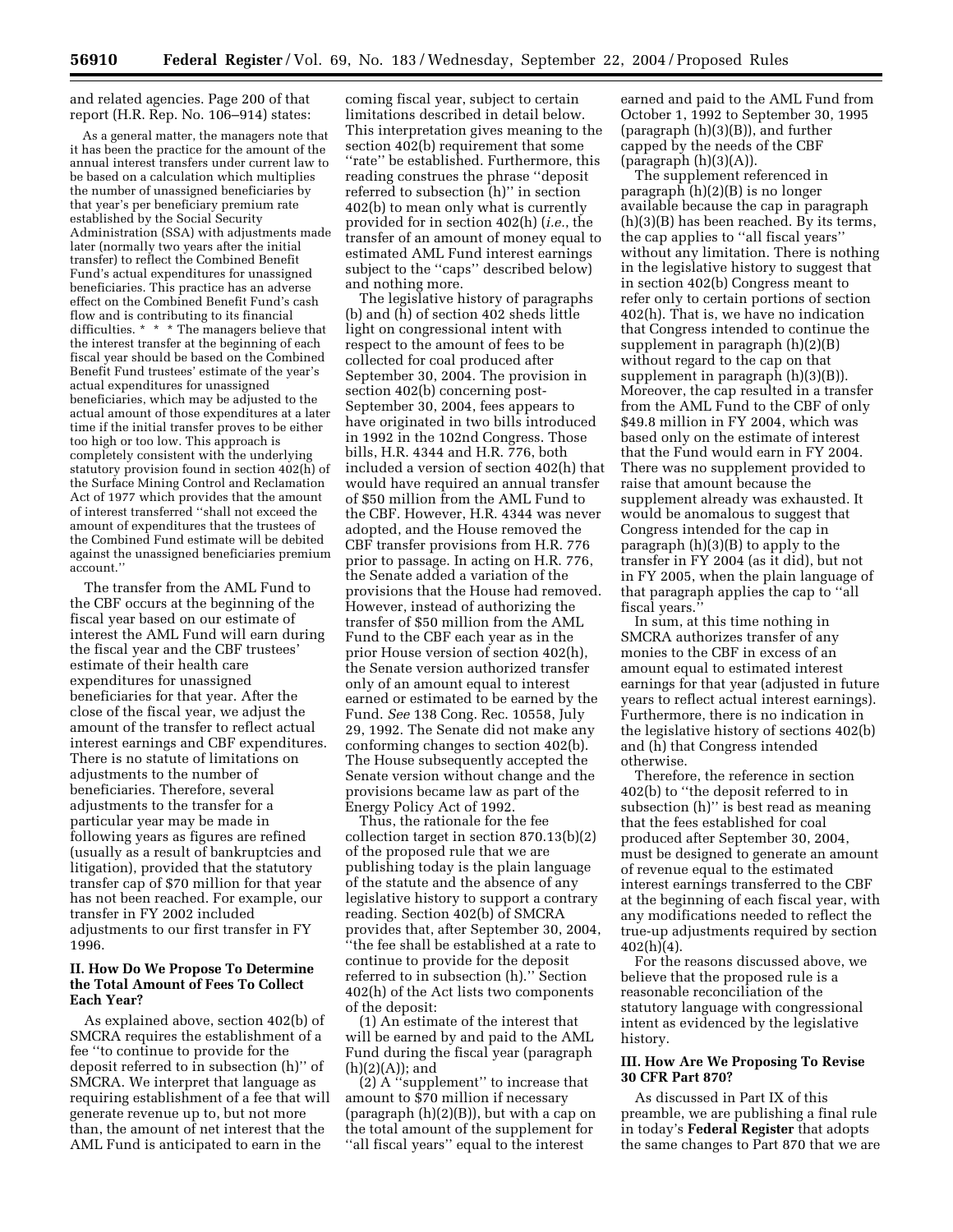proposing in this rule and puts them into effect immediately. However, we will fully consider all comments that we receive on this proposed rule. If we determine that changes are needed in response to those comments, we will issue a new final rule containing the appropriate modifications. As mentioned in Part IX, we seek comment on whether those changes should be effective as of October 1, 2004.

We are proposing to revise 30 CFR 870.13 by—

• Changing the section heading from ''Fee computations'' to ''Fee rates'';

• Redesignating existing paragraphs (a) through (d) as paragraphs (a)(1) through (4);

• Adding a new title and introductory language for paragraph (a) to clarify that the rates in that paragraph apply only to fees for coal produced on or before September 30, 2004; and

• Adding a new paragraph (b), which would establish criteria and procedures for use in establishing fees for coal produced after September 30, 2004.

In addition, in a conforming technical change, we are proposing to revise 30 CFR 870.12(d) to remove the September 30, 2004, expiration date for fee payment obligations.

Proposed paragraph 870.13(b) would implement in part the provision in section 402(b) of SMCRA that requires that, after September 30, 2004, ''the fee shall be established at a rate to continue to provide for the deposit referred to in subsection (h).'' As discussed in Part I.C. above, section 402(h) of SMCRA essentially requires the transfer from the AML Fund to the CBF, at the beginning of each fiscal year, of an amount equal to estimated AML Fund interest earnings during that year to defray the cost of health care benefits for the plan's unassigned beneficiaries. Those transfers effectively are capped at the estimated AML Fund interest earnings for that year, \$70 million, or the CBF's estimated expenditures for health care benefits for unassigned beneficiaries for that year, whichever is the smallest amount. Therefore, effective October 1, 2004, we must determine the fee based on the amount of the transfer from the AML Fund to the CBF.

We recognize that section 402(h) of SMCRA does not expressly require adjustments to reflect differences between estimated and actual AML Fund interest earnings and estimated and actual CBF expenditures for unassigned beneficiaries. Paragraphs (h)(1), (2), and (3) of section 402 refer only to the use of estimates when determining the amount required to be transferred. However, section 402(h)(4) of the Act provides that, ''[i]f, for any

fiscal year, the amount transferred is more or less than the amount required to be transferred, the Secretary shall appropriately adjust the amount transferred for the next fiscal year.'' In our view, that provision essentially requires that the Secretary adjust the amount transferred to reflect any difference between the estimates used to determine the transfer amount at the beginning of the year and actual data for that year, as determined at a later date. Otherwise, section 402(h)(4) would have no real meaning, which would conflict with established principles of statutory construction. We invite comment on whether there is any other interpretation that would give effective meaning to section  $402(h)(4)$ . If so, we may reconsider adoption of proposed 30 CFR 870.13(b)(2)(ii).

Proposed paragraph 870.13(b)(1) would require us to establish fees on an annual basis. We selected this frequency because the amount transferred to the CBF each year will vary. We would publish the fees for each fiscal year after FY 2005 in the **Federal Register** at least 30 days before the start of the fiscal year to which the fees would apply. Although not specified in the rule, we also would provide notice of the new fees by modifying the Abandoned Mine Land Payer Handbook (*http:// ismdfmnt5.osmre.gov*), revising the OSM–1 form, and issuing Payer Letters to permittees.

Under the proposed rule, once we publish the fees for a given fiscal year, they would not change during that year. Later in this preamble we explain how we would make adjustments for differences between the estimates (for factors as interest earnings and coal production) used to establish the fees and actual data once the actual data becomes available.

Proposed paragraph 870.13(b)(2) of the rule essentially would require that each year's fee be established to generate an amount of revenue equal to the amount of estimated AML Fund interest earnings that will transfer from the AML Fund to the trustees of the CBF at the beginning of that year under section 402(h) of SMCRA. Consistent with paragraphs (h)(2)(B) and (h)(3)(A) of section 402 of SMCRA (*see* Part V of this preamble), paragraph (b)(2)(i) of the rule would cap the amount of estimated interest earnings transferred—and hence the total amount of fee collections needed—at the lesser of either \$70 million or the amount that the trustees of the CBF estimate will be debited against the unassigned beneficiaries premium account under section 9704(e) of the Internal Revenue Code of 1986  $(26 \text{ U.S.C. } 9704(e))$  for that fiscal year.

Under proposed section 870.13(b)(2), calculation of the total amount of fee collections needed would be a threestep process. First, under proposed paragraph (b)(2)(i), we would estimate the amount that must be transferred to the CBF at the beginning of that fiscal year. We would compare the net amount of interest the AML Fund is estimated to earn during that fiscal year, the most recent estimate from the CBF trustees of their needs for unassigned beneficiaries for that year, and the statutory cap of \$70 million. The estimated transfer amount would be the smallest of the three numbers.

The second step, under proposed paragraph (b)(2)(ii), would be to adjust the estimated transfer amount to account for overcollections or undercollections in prior years. SMCRA requires us to establish a fee that will provide for the transfer under section 402(h). As explained above, the initial transfer to the CBF under that section of the Act is based on estimates of AML Fund interest earnings and the CBF's needs for unassigned beneficiaries during that year. After the close of the fiscal year, the amount of the transfer is adjusted to reflect actual interest earnings (and, if necessary, actual CBF expenditures) when that data becomes available. As explained more fully below, any difference between estimated and actual data would not result in a revision of the previously established fee for that year. We would account for any excess fees collected, or any deficiencies, by adjusting the next fee scheduled to be determined.

For example, if we underestimate interest earnings, we would transfer the difference to the CBF, provided the CBF needs that amount for expenditures from the unassigned beneficiary premium account during that year and the transfer would not exceed the \$70 million statutory cap. We would then need to increase fee collections in the following year to recover the additional amount transferred. On the other hand, if we overestimate interest earnings or if the CBF's expenditures were lower than the original amount transferred, the CBF would refund the difference and we would need to address the excess amount of fees collected. However, this requirement would apply only to adjustments for fiscal years after FY 2004. Therefore, if we determine in FY 2005 that we underestimated FY 2003 interest earnings by \$10 million, we would not include that adjustment in the fee calculation for FY 2006 (*i.e.*, we would not increase the fee collection needs for FY 2006 by \$10 million), although we would send the \$10 million to the CBF.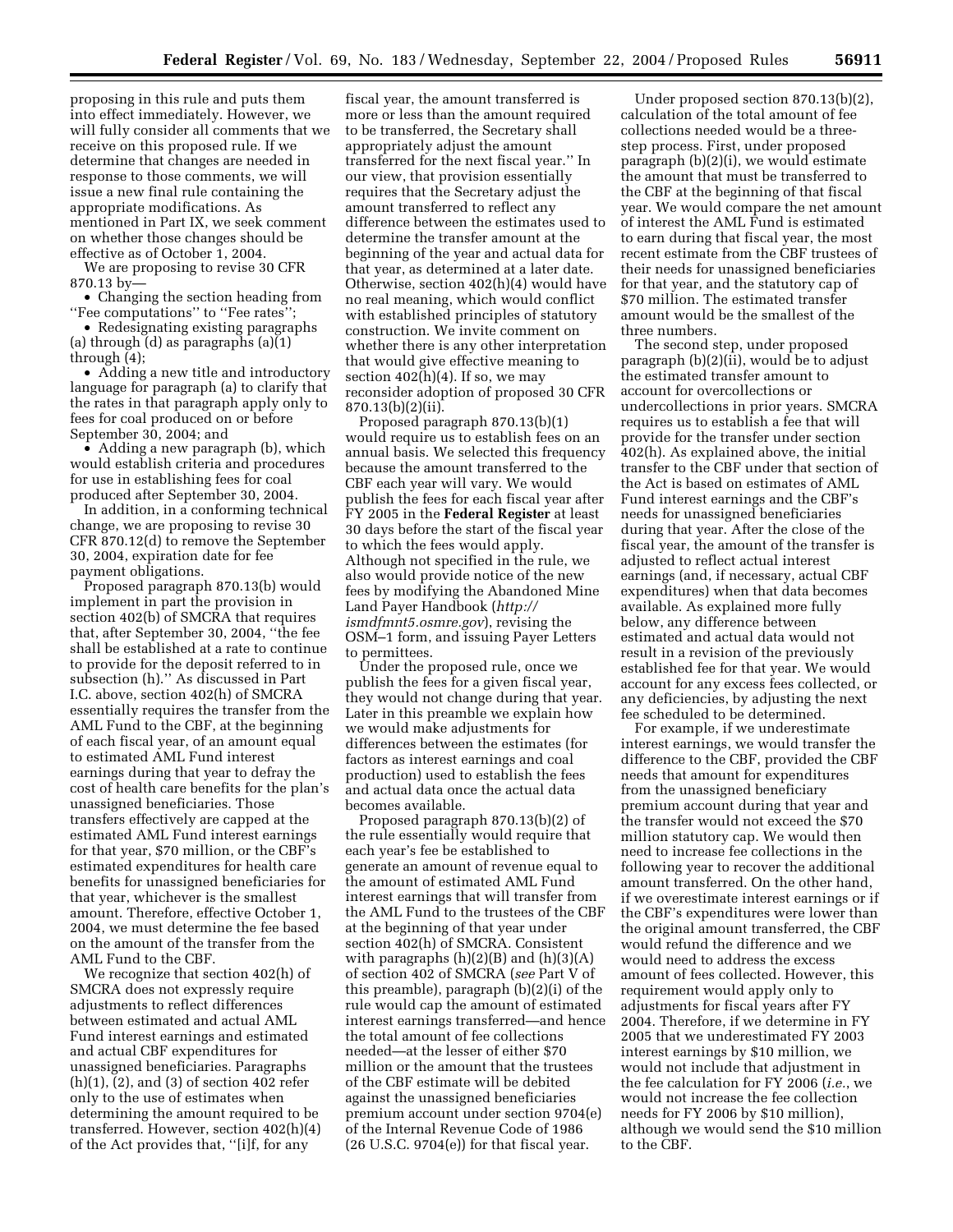The third step under proposed paragraph (b)(2)(iii) would be to adjust the estimated transfer amount to reflect differences between estimated and actual coal production in prior years. As explained above, the fee calculation for a fiscal year would essentially be a fraction. The numerator would be the amount of total fees to be collected for that fiscal year (with all adjustments), and the denominator would be based on our estimate of coal production for that year. If we overestimate production, the calculated per-ton fee would be too low and we would undercollect for that year. Conversely, if we underestimate production, the calculated per-ton fee would be too high and we would overcollect for that year. Therefore, just like when we adjust the estimated interest and CBF needs to actual in step two, when we obtain actual production figures for fiscal years after October 1, 2004, we would calculate the fees we overcollected or undercollected and that number would become an adjustment in the next fee calculation.

We identified two options to remedy fee undercollections and overcollections. Under the first option, we would recalculate the fee and have all operators submit amended reports with additional payments or requests for credit or refund. We find this option impractical for several reasons. First, it would impose a huge paperwork burden on both operators and OSM. Second, we often make several adjustments over a number of years as actual data become available for comparison with the estimates used to establish the fees. Therefore, multiple supplemental reports would be required. Third, the adjustments likely would be very small (fractions of a cent), so the cost to operators and OSM of accounting for adjustments may exceed the dollar value of the adjustment. For all these reasons, we propose to reject this option. Under this proposed rule, we would not change the fee for a given fiscal year after we publish that fee in the **Federal Register**.

Instead, we are proposing to adopt the second possible approach to account for adjustments. Under that approach, we would adjust fee calculations for future years to account for adjustments to transfers in prior years. However, we would not adjust the fee calculations for future years when the transfer adjustments relate to FY 2004 or earlier fiscal years. Adjustments for transfers in those years would be inappropriate because the fee was statutorily set for those years.

The following example illustrates how this process would work: Assume estimated AML Fund interest earnings

for FY 2008 are \$60 million and the CBF's estimated unassigned beneficiary needs are \$85 million. Under that scenario, the amount transferred to the CBF would be \$60 million. Under paragraph (b)(2)(i) of the proposed rule, that amount also would be the starting point for our fee calculations for FY 2008. Assume further that in FY 2006 we overestimate AML Fund interest earnings by \$3 million, which means that fee collections for FY 2006 are \$3 million higher than they should have been. To correct this situation, we would subtract the \$3 million overcollection for FY 2006 from the \$60 million estimated transfer in FY 2008, thereby reducing fees collected for that year. Hence, in FY 2008 operators as a group would recover the \$3 million fee overcollection in FY 2006.

If there are multiple adjustments for more than one prior fiscal year, they all would be incorporated in the next fee calculation. In addition, if we later find that further adjustments are needed for a previously adjusted fiscal year, we would account for that adjustment in the next fee calculation. Thus, returning to the example in the previous paragraph, if we determine in FY 2008 that FY 2006 interest was overestimated by \$4 million, not \$3 million, we would adjust the next scheduled fiscal year's fee calculation (*i.e.*, FY 2009) by the additional \$1 million.

Finally, if Congress were to specifically appropriate additional funds for transfer from the AML Fund to the CBF, that appropriation would not become part of the fee calculation process. Thus, for example, if, in the FY 2007 appropriations act for the Department of the Interior, Congress designated a one-time \$25 million supplemental payment to the CBF, we would not include that \$25 million in the fee calculations for FY 2007.

Proposed paragraph 870.13(b)(3) provides that we would determine perton fees after comparing the amount of the estimated transfer to the CBF (and hence the total amount of fee collections needed) with projected coal production for that fiscal year. Proposed paragraph (b)(3)(ii) specifies that the new fees would maintain the same proportionality among surface-mined coal, coal produced by underground mining, and lignite as did the fees previously in effect under section 402(a) of SMCRA. In section 402(a) of SMCRA, Congress originally established lower fees for lignite and for coal produced by underground methods than it did for non-lignite coal produced by surface mining methods. According to the legislative history, the lower fees for underground mining reflect the

''disproportionately high social costs incurred by underground coal mine operators in meeting responsibilities under the Coal Mine Safety and Health Act of 1969, as amended.'' H.R. Rep. No. 94–1445 (1976), at 85. Section 402(b) of SMCRA is silent on the question of whether this fee differential should continue to apply to coal produced after September 30, 2004.

After evaluating those factors, we propose to retain the per-ton fee ratios that have been in place since the enactment of SMCRA. Therefore, under proposed paragraph (b)(3)(ii), the fee per ton of non-lignite coal produced by underground methods would be 43 percent of the fee per ton of non-lignite coal produced by surface methods and the fee per ton of lignite coal produced would be 29 percent of the fee per ton of non-lignite coal produced by surface methods. The provision concerning fees for coal produced by in situ mining methods also would remain substantively unchanged from the rule governing fees for coal produced by in situ mining methods before October 1, 2004, in that it would continue to apply the underground fee to all non-lignite coal produced by in situ methods and the lignite fee to lignite coal produced by in situ methods.

## **IV. What Alternatives Did We Consider in Developing the Proposed Changes to 30 CFR Part 870?**

In developing this proposed rule, we considered and rejected the following options to implement the provision of section 402(b) of SMCRA requiring the establishment of a fee for coal produced after September 30, 2004:

• Set the fee at zero and transfer only estimated interest earnings.

This option is inconsistent with the principles of statutory construction because it would render the section 402(b) provision concerning establishment of post-September 30, 2004, fee rates superfluous and essentially inoperative. *See In re Surface Mining Regulation Litigation,* 627 F.2d 1346, 1362 (D.C. Cir. 1980) (''It is, however, a fundamental principal of statutory construction that 'effect must be given, if possible, to every word, clause and sentence of a statute \* \* \* so that no part will be inoperative or superfluous, void or insignificant.' ''), quoting from and citing to 2A Sutherland, *Statutory Construction*, at § 46.06 (4th ed. 1973). See also *Boise Cascade Corp.* v. *EPA*, 942 F.2d 1427, 1432 (9th Cir. 1991) (statutes should not be construed so as to render any of their provisions superfluous). In addition, a fee of zero likely would not satisfy the section 402(h)(1) requirement that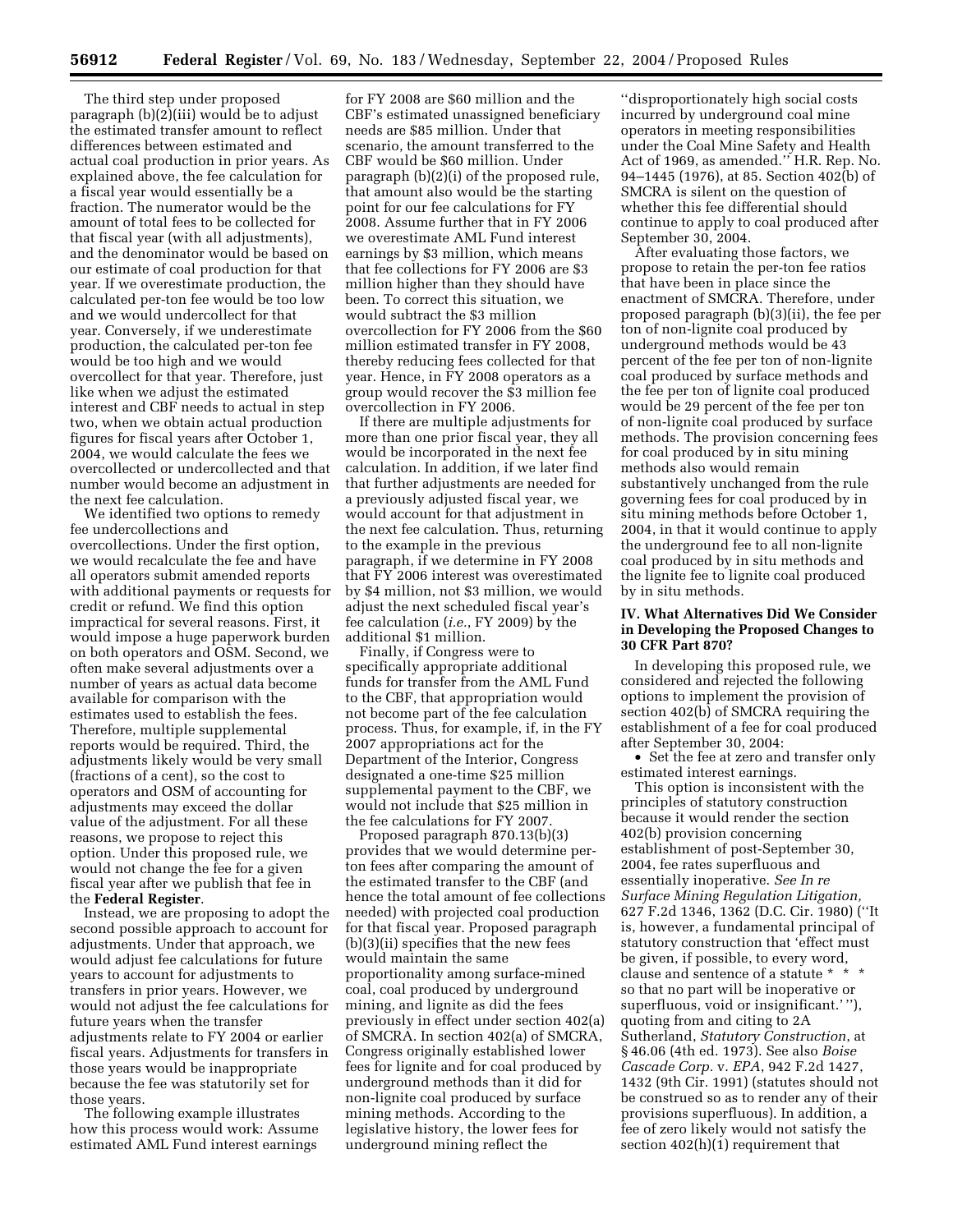transfers from the AML Fund to the CBF may be made only when ''fees are required to be paid under this section.'' Under this approach, the AML Fund and, consequently, the interest earned thereon, would decline the fastest.

• Assess fees at a rate that would generate revenues adequate to maintain the AML Fund at a level that would earn an amount of interest sufficient to meet CBF needs for unassigned beneficiaries, up to a maximum of \$70 million.

• This option could be construed to comply with the requirement to establish a fee that provides for the transfer to the Combined Fund under section 402(h). However, to maintain the principal in the AML Fund at a level that would earn sufficient interest to continue to provide for transfers to the CBF at recent levels, the fees under this option could be almost equal to, or even higher than, the current fees. There is no evidence that, in enacting section 402(b), Congress intended that the principal balance of the AML Fund would or should be maintained at a level adequate to generate interest sufficient to meet CBF needs. This option also could have the effect of indefinitely extending the AML reclamation program by requiring collection of fees to replace appropriations for grants to States and tribes for those programs. There is no evidence that Congress intended for fees collected from coal produced after September 30, 2004, to be used for this purpose. Instead, the fact that Congress terminated the statutorily established reclamation fee in section 402(a) as of September 30, 2004, suggests the opposite, as does the language in section 402(b) that requires that, after September 30, 2004, the fee be established at a rate sufficient to

continue to provide for transfers to the CBF.

• Assess a fee at a rate sufficient to meet any deficit between anticipated CBF health care benefit needs for unassigned beneficiaries (or \$70 million, whichever is less) and the amount of estimated interest earnings transferred.

There is insufficient statutory authority to implement this option because nothing in either the statutory language or the legislative history of SMCRA suggests that, in section 402(b), Congress intended for any transfers to be made to the CBF in excess of an amount equal to yearly estimated AML Fund interest earnings (plus the reserve supplement of prior interest earnings, which is now depleted). Moreover, it would be anomalous to suggest that Congress intended for the CBF to receive a transfer of funds in an amount equal to estimated interest earnings in FY 2004 (as it did) and then to receive transfers in excess of that amount in FY 2005 and thereafter.

## **V. What Is the Rationale for the Cap on Annual Transfers to the CBF?**

Proposed 30 CFR 870.13(b) and 872.11(e) would cap the amount transferred to the CBF at the beginning of each fiscal year at the estimated amount of interest earned by the AML Fund, estimated CBF expenditures for health care benefits for unassigned beneficiaries, or \$70 million, whichever is the smallest amount. The first two items would later be adjusted to reflect actual interest earnings and actual CBF expenditures for that fiscal year, provided the adjustments would not cause aggregate transfers for that year to exceed \$70 million. This cap is consistent with both historical practice and section 402(h) of SMCRA. Paragraphs (3)(A) and (4) of section

402(h) impose the cap relating to CBF expenditures. The \$70 million cap receives implied support from section 402(h)(2)(B) of SMCRA, which allows transfers of estimated interest earnings to be supplemented by prior interest earnings, but only up to a total transfer amount of \$70 million. It also reflects the intent of Congress as described in the conference report on the Energy Policy Act. *See* 138 Cong. Rec. 17578, 17605 (1992) (''provision is made for monies to be transferred from the Abandoned Mine Land Fund in an amount up to, but not more than, \$70 million per year \* \* \*"). In addition, a report from the House Resources Committee on a bill approved by the Committee but never adopted by the full House characterizes section 402(h) in its entirety as allowing ''the transfer to the CBF of not more than \$70 million annually.'' *See* H.R. Rep. No. 106–1014, pt. 1 (2000).

## **VI. What Would the Fees Be Under This Proposed Rule for Coal Produced After September 30, 2004?**

Under proposed 30 CFR 870.13(b)(1), we would determine fees on an annual basis, with notice of the fees for each year published in the **Federal Register** 30 days before the beginning of the fiscal year to which they would apply.

Part VII of the preamble to the final rule that we are publishing in today's **Federal Register** establishes fees for FY 2005.

Table 1 shows the fees for FY 2005 and our projection of fees for the following ten years based on this rule; on currently available estimates on interest rates, CBF needs, and coal production; and on maintaining current congressional appropriations, grant formulas, and AML Fund assets available for investment.

| TABLE 1.—FEES FOR FY 2005 AND FEE PROJECTIONS FOR FY 2006-2015 |  |
|----------------------------------------------------------------|--|
|----------------------------------------------------------------|--|

| Fiscal year | Estimated<br>AML fund in-<br>terest earnings<br>(millions of<br>dollars) | Estimated<br>CBF needs for<br>unassigned<br>beneficiaries<br>(millions of<br>dollars) | Fees for non-<br>lignite coal<br>produced by<br>surface<br>methods<br>(cents per<br>short ton) | Fees for non-<br>lignite coal<br>produced by<br>underground<br>methods<br>(cents per<br>short ton) | Fees for<br>lignite coal<br>(cents per<br>short ton) |
|-------------|--------------------------------------------------------------------------|---------------------------------------------------------------------------------------|------------------------------------------------------------------------------------------------|----------------------------------------------------------------------------------------------------|------------------------------------------------------|
| 2005        | 69.0                                                                     | 85.0                                                                                  | 8.8                                                                                            | 3.8                                                                                                | 2.5                                                  |
| 2006        | 72.0                                                                     | 99.6                                                                                  | 8.7                                                                                            | 3.7                                                                                                | 2.5                                                  |
| 2007        | 71.9                                                                     | 97.9                                                                                  | 8.5                                                                                            | 3.7                                                                                                | 2.4                                                  |
| 2008        | 69.4                                                                     | 96.3                                                                                  | 8.5                                                                                            | 3.6                                                                                                | 2.4                                                  |
| 2009        | 65.8                                                                     | 94.1                                                                                  | 7.8                                                                                            | 3.4                                                                                                | 2.2                                                  |
| 2010        | 61.6                                                                     | 92.2                                                                                  | 7.3                                                                                            | 3.1                                                                                                | 2.1                                                  |
| 2011        | 22.1                                                                     | 90.1                                                                                  | 2.6                                                                                            |                                                                                                    | 0.7                                                  |
| 2012        | 17.6                                                                     | 87.7                                                                                  | 2.0                                                                                            | 0.9                                                                                                | 0.6                                                  |
| 2013        | 14.2                                                                     | 85.4                                                                                  | 1.6                                                                                            | 0.7                                                                                                | 0.5                                                  |
| 2014        | 10.9                                                                     | 83.2                                                                                  | 1.2                                                                                            | 0.5                                                                                                | 0.4                                                  |
| 2015        | 46.4                                                                     | 81.0                                                                                  | 5.2                                                                                            | 2.2                                                                                                | 1.5                                                  |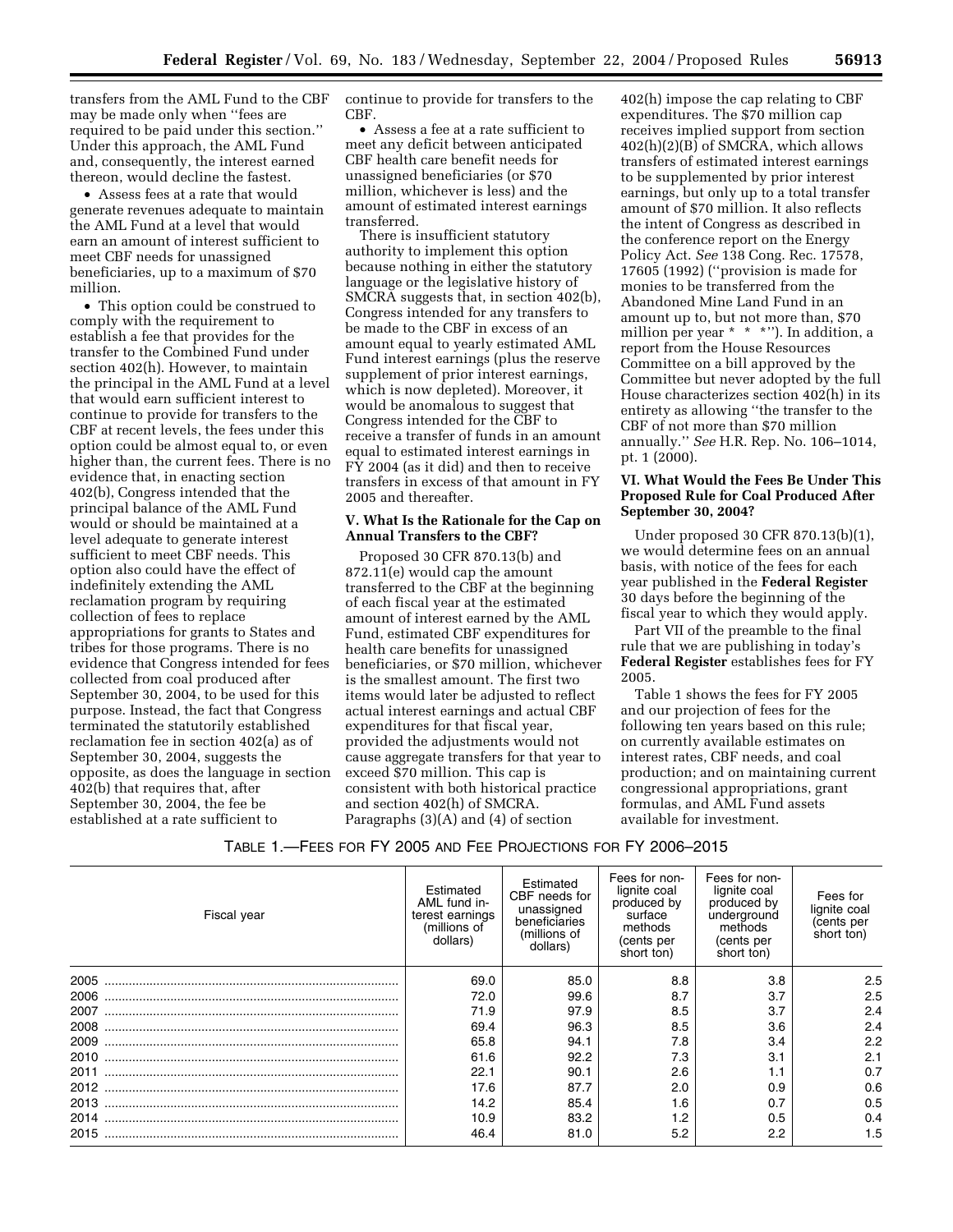In accordance with proposed 30 CFR 870.13(b) and 872.11(e), the fees in Table 1 are based upon a maximum annual transfer to the CBF of \$70 million or the amount of estimated AML Fund interest earnings for that year, whichever is less. (The other limiting factor, estimated CBF needs for unassigned beneficiaries, does not come into play because those estimates are in excess of \$70 million for all years shown in the table.)

Because section 402(h)(2)(A) of SMCRA refers to the transfer of an amount equal to the estimated interest ''earned and paid to the Fund during the fiscal year,'' we originally invested the Fund's assets only in short-term securities so as to maximize the amount of interest actually paid to the Fund during each year. By so doing, we also maximized the amount available for transfer to the CBF. However, we reevaluated that policy when short-term interest rates declined to the point that

the Fund was earning less than \$70 million in interest each year. We determined that interest on long-term securities could be deemed to be constructively earned and paid to the Fund on a prorated basis over the life of those securities even though it is not physically collected until the securities reach maturity. The estimated annual interest earnings reported in Table 1 reflect this interpretation. After changing our policy, in FY 2004, we invested \$1.3 billion of the Fund in long-term public debt securities with an average interest rate of 4.18 percent. That rate is significantly more than the minuscule returns (currently hovering around one percent) recently available on short-term securities. However, we anticipate that we will need to redeem those long-term securities before their maturity dates to meet future Fund obligations because Congress has not reauthorized collection of a fee for AML reclamation. Consequently, the net

interest earnings shown in Table 1 for FY 2011–2014 reflect the early redemption penalties that we expect to incur in those years. In other words, we will need to subtract early redemption penalties from the total estimated interest earnings in each of those years. The increase in net interest earnings shown for FY 2015 reflects the fact that, based on current estimates and assumptions, as of the end of FY 2014, all long-term securities will have been redeemed and that we will therefore incur no further early redemption penalties. By that time, the AML Fund would be invested exclusively in shortterm securities and all estimated interest earnings on those securities would be available for transfer without first deducting any early redemption penalties for long-term securities.

Table 2 contains the coal production estimates that we used to establish fees for FY 2005 and to estimate fees for the other years in Table 1.

## TABLE 2.—ESTIMATED COAL PRODUCTION FOR COAL SUBJECT TO FEE PAYMENT REQUIREMENTS

[In millions of short tons]

| Fiscal year | Non-lignite<br>surface<br>mines | Underground<br>mines |    | ⊺otal |
|-------------|---------------------------------|----------------------|----|-------|
| 2005        | 628                             | 317                  | 82 | ,027  |
| 2006        | 640                             | 327                  | 85 | .052  |
| 2007        | 651                             | 335                  | 87 | ,073  |
| 2008        | 643                             | 346                  | 91 | .080  |
| 2009        | 672                             | 340                  | 86 | .098  |
| 2010        | 672                             | 350                  | 86 | .108  |
| 2011        | 680                             | 346                  | 86 | .112  |
| 2012        | 695                             | 345                  | 82 | .122  |
| 2013        | 707                             | 352                  | 82 | .141  |
| 2014        | 709                             | 351                  | 82 | .142  |
| 2015        | 723                             | 359                  | 82 | .164  |

The total production estimates in Table 2 are based upon projections in the Annual Energy Outlook (December 2003) prepared by the Energy Information Administration within the Department of Energy (DOE). We reduced those projections by ten percent to reflect our historical experience concerning the difference between DOE data and the tonnage subject to SMCRA's fee payment requirements. Allocation among the three production categories (surface, underground, and lignite) is based upon an extrapolation of our fee collection data for FY 2003.

## **VII. How Would the Fees Collected for Coal Produced After September 30, 2004, Be Used?**

Section 401(b) of the Act provides that the AML Fund consists of ''amounts deposited in the fund,'' including, among other things, ''reclamation fees levied under section

402,'' and ''interest credited to the fund under subsection (e).'' Thus, under section 401(b) of SMCRA, fees collected under section 402 of the Act must be deposited into the AML Fund. Consistent with this requirement, the proposed rule considers all fees collected to be Fund revenues. *See* proposed 30 CFR 872.11(a).

The proposed rule would not affect the process by which transfers are made between the AML Fund and the CBF. That process will remain the same as in previous fiscal years under applicable law and our agreements with the Treasury Department and the CBF trustees.

Section 402(g) of the Act establishes an allocation formula that has been applied to date to the fees collected and to other AML Fund income. Fifty percent of the fees collected (but no other type of Fund income) was allocated to the appropriate State or

tribal share account (''State share'' or ''Tribal share''). The remaining fifty percent of the fees collected, together with all other Fund income (including interest), were allocated among three other accounts, which are sometimes referred to collectively as the ''Federal share,'' as follows:

• Twenty percent to the Secretary of Agriculture for use under section 406 of the Act, which authorizes use of those funds for the rural abandoned mine program (RAMP). This account is known as the RAMP allocation.

• Forty percent for supplemental AML reclamation grants to non-certified States and tribes, based on historical coal production before August 3, 1977. This account is known as the historical production allocation.

• Forty percent for the other purposes of Title IV, including items such as the small operator assistance program, the Clean Streams program, the emergency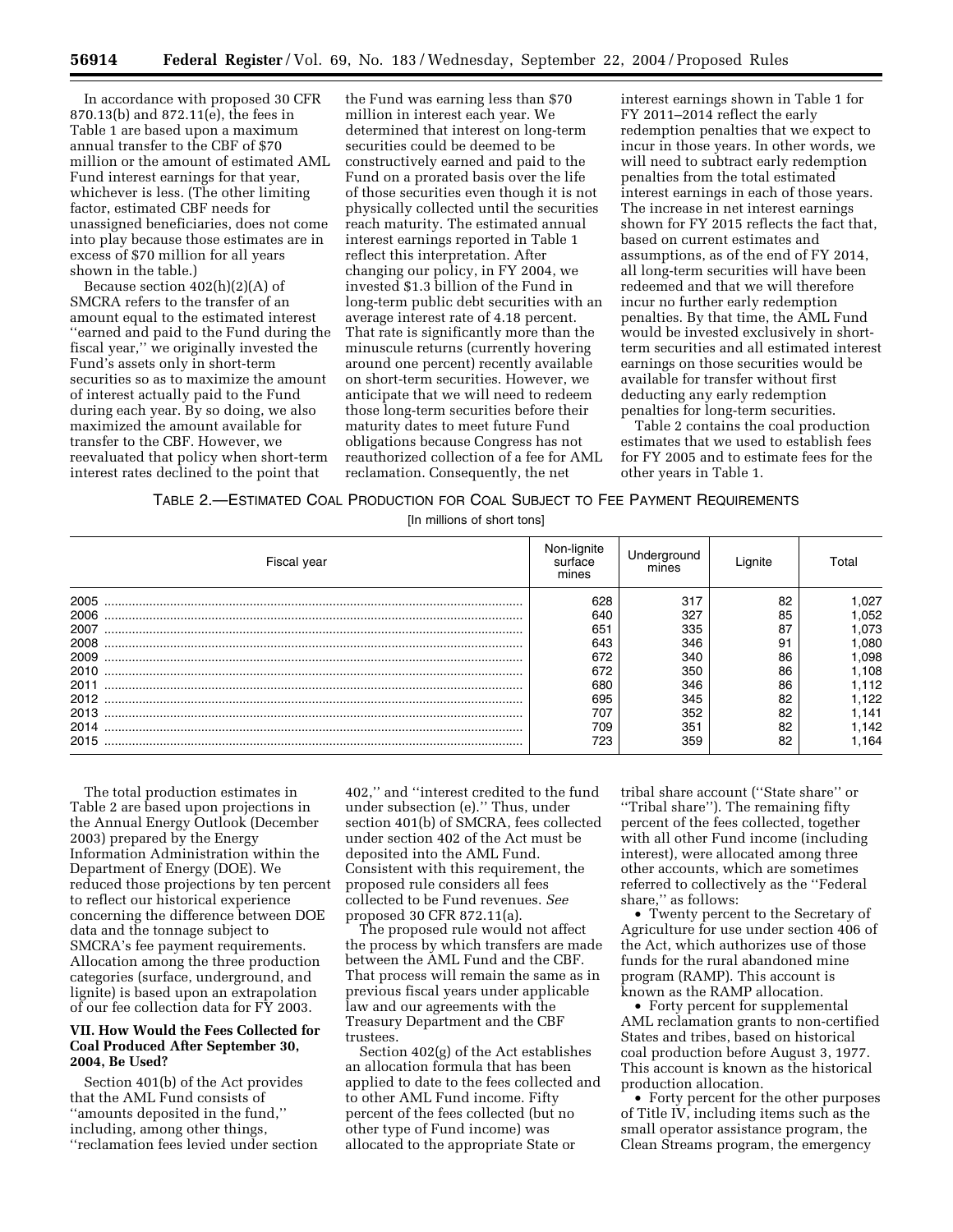reclamation program, reclamation of high priority AML sites in States and tribes without approved AML reclamation plans, minimum program makeup grants, and the cost of administering the AML program and collecting fees. This account is known as the Secretary's discretionary share.

The existing regulations at 30 CFR 872.11(a) and (b) implement the statutory requirements discussed above. Under our proposed rule, fees collected for coal produced for sale, transfer, or use before October 1, 2004, would be allocated according to the statutory scheme. Similarly, any other Fund income listed in section 401(b) of SMCRA, including, but not limited to, interest, user charges, recovered monies, and donations, would continue to be allocated according to that scheme.

However, we are proposing to add new paragraphs (d) and (e) to section 872.11 to address the disposition of fees collected for coal produced for sale, transfer, or use after September 30, 2004, and modify paragraphs (a) and (b) accordingly. Paragraph (d) would allocate fees collected for coal produced in any fiscal year beginning after September 30, 2004, only to the accounts from which the amount of the transfer to the CBF (as provided in new paragraph (e)) was taken at the beginning of that year. Fee collections would be distributed among the contributing accounts in amounts proportionate to which those accounts contributed to the transfer.

We are proposing to adopt this approach because we believe that the direction in SMCRA section 402(b) to establish the fee at a rate to provide for the CBF transfer conflicts with the allocation scheme in section 402(g) and that the two provisions cannot both be given effect. Section 402(b) states that, after September 30, 2004, ''the fee shall be established at a rate to continue to provide for [transfers to the CBF].'' SMCRA section 402(b), 30 U.S.C. 1232(b). The only purpose of the fee after September 30, 2004, is to support the continued funding of the CBF. In this regard, any fees collected would effectively replace the amount transferred to the CBF. Thus, we believe that the section 402(b) requirement to establish a fee to provide for the CBF transfer provides us with a directive to put whatever fees are collected back into the account from which the transfer was taken.

Transfers to the CBF after September 2004 will take place in the manner illustrated by the following example for FY 2005. On or about October 1, 2004, we will direct the Treasury Department to transfer from the AML Fund to the

CBF an amount equal to the amount of interest that is estimated to be earned by the Fund during FY 2005. We will note from which accounts the transferred funds were withdrawn. We will levy a fee on mine operators pursuant to section 402(b) of the Act, with the goal of achieving aggregate fee collections in an amount equal to the amount transferred to the CBF. The section 402(b) directive can be construed as a requirement to use those fees, once collected, to replenish the accounts that contributed monies for the transfer to the CBF at the beginning of the year.

We recognize that the section 402(g) allocation formula arguably conflicts with that requirement. However, we believe that it is anomalous to suggest that Congress intended, in requiring establishment of the fee based on the CBF transfer, to also require that the fees collected continue to be allocated in accordance with the formula established in section 402(g) of the Act. Thus, for fees from coal produced after September 30, 2004, there is an inherent conflict between the direction in section 402(b) and the allocation scheme in section 402(g).

When there is an ambiguity that cannot be reconciled, the agency has discretion to reasonably interpret the statute. It is well-settled that when a court reviews an agency's construction of a statute that the agency administers, the first question for the court is—

whether Congress has directly spoken to the precise question at issue. If the intent of Congress is clear, that is the end of the matter; for the court, as well as the agency, must give effect to the unambiguously expressed intent of Congress \* \* \* [I]f the statute is silent or ambiguous with respect to the specific issue, the question for the court is whether the agency's answer is based on a permissible construction of the statute.

*Chevron, U.S.A., Inc.* v. *Natural Res. Def. Council, Inc.*, 467 U.S. 837, 842–43 (1984) (footnotes omitted).

Here, the question is whether Congress has directly spoken to the precise question at issue; *i.e.*, whether the statute mandates the allocation of fees collected for coal produced after September 30, 2004, and, if not, whether an interpretation that such allocation is not required is reasonable. In this case, the statute does not unambiguously require allocation of these fees. Therefore, the agency may make the reasonable interpretation that fees collected pursuant to section 402(b) for transfer to the CBF are not required to be allocated pursuant to section 402(g). Our proposed addition of paragraph (d) to section 872.11 of our rules reflects this interpretation.

## **VIII. How Else Are We Proposing To Revise the AML Fund Rules in 30 CFR 872.11?**

We are proposing to reorganize 30 CFR 872.11 to incorporate plain language principles and make the rules more user-friendly. Those changes are not substantive revisions. In addition, we are proposing to eliminate redundant or unnecessary language, improve clarity and consistency of terminology, consolidate provisions concerning interest, and add a paragraph reflecting the statutory requirements concerning transfers to the CBF. The most significant proposed changes (other than those discussed in Part VII of this preamble) are listed below:

• Removal of the sentence from 30 CFR 872.11(a)(6) providing that interest and other non-fee income to the Fund will be credited only to ''the Federal share." "Federal share" is an anachronistic term that refers to the structure of section 402(g) of SMCRA as originally enacted. At that time, there were only two types of accounts: State/ tribal share and the Secretary's discretionary share. However, as part of the Abandoned Mine Reclamation Act of 1990 (Pub. L. 101–508, 104 Stat. 1388–289 through 1388–299), Congress carved several other mandatory allocations (the RAMP allocation and the historical production allocation) from the original Secretary's discretionary share. The preamble to 30 CFR 872.11(a)(6), as revised on May 31, 1994 (*see* 59 FR 28148–49), clarifies that the term Federal share refers to three separate allocations (RAMP, historical production, and the Secretary's discretionary share), consistent with the changes that Congress made to section  $402(g)$  of the Act.

Paragraph (b) of 30 CFR 872.11 also specifies that interest must be allocated among those three accounts. Therefore, we are proposing to remove this sentence from paragraph (a), both to eliminate any confusion that it may cause and because it is redundant to provisions in paragraph (b). Furthermore, the purpose of paragraph (a) is to identify all types of Fund revenues, not to allocate those revenues. Paragraph (b) addresses allocations.

• Removal of language from 30 CFR 872.11(a)(6), (b)(3), and (b)(4) that references transfers from the AML Fund to the CBF. Proposed new paragraph (e) would address those transfers in a comprehensive fashion. Specifically, consistent with paragraphs (g)(1) and (h)(1) of section 402 of SMCRA, proposed new paragraph (e)(4), like the language proposed for deletion,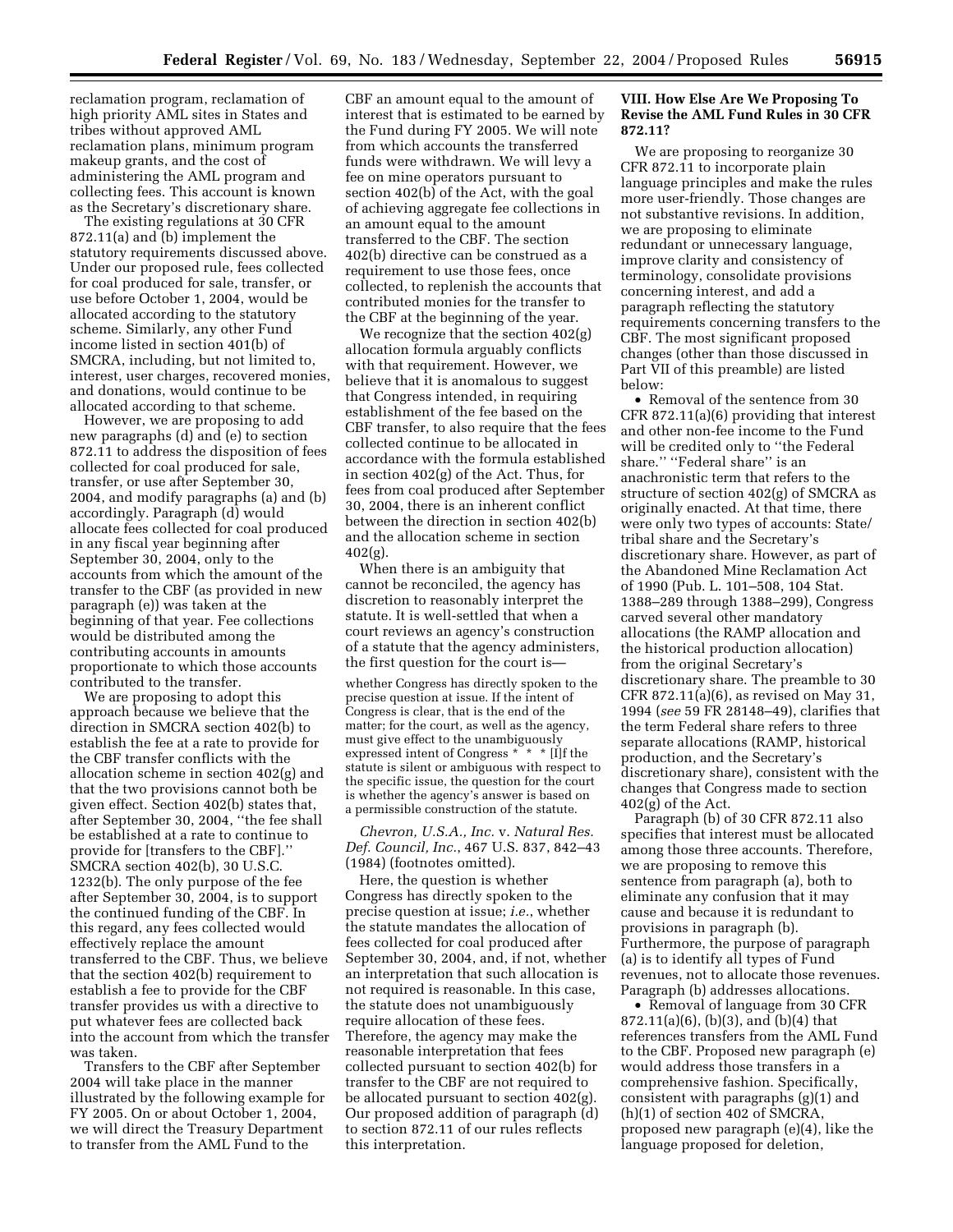specifies that the amount transferred the CBF is not subject to the allocation provisions of section 402(g) of the Act and 30 CFR 872.11(b).

• Modification of the introductory language of paragraph (b) of section 872.11 to clarify that that paragraph governs allocation of all Fund revenues (except fees collected for coal produced after September 30, 2004, and an amount of other revenues equal to monies transferred to the CBF), not just those appropriated by Congress.

• Modification of the provision in paragraphs (b)(1) and (2) of section 872.11 concerning withdrawal of unexpended grant funds from States and Indian tribes to clarify that we will withdraw those funds only if the State or tribe no longer has any eligible and available abandoned mine sites to reclaim. This change is consistent with the explanation of the meaning of this provision in the preamble to the existing rule (*see* 59 FR 28150–51, May 31, 1994). In relevant part, the preamble states at 59 FR 28151 that:

OSM's practice since the beginning of the AML program is not to withdraw funds from the States/Indian tribes. Rather, funds which are not expended by a State/Indian tribe during the grant period are returned to the State/Indian tribe account for future grants.

Therefore, we are proposing in paragraphs  $(b)(1)(iii)$  and  $(2)(ii)$  to specify that unexpended grant funds will be reallocated only if the Director finds in writing that the amounts involved are not necessary to carry out reclamation activities on lands within the State or on Indian lands subject to the tribe's jurisdiction.

• Modification of paragraph (b)(3) of section 872.11 to specify that, consistent with the provisions of section 402(g)(2) of SMCRA, the RAMP allocation consists of 20 percent of all Fund revenues (including available interest) remaining *after* making State and tribal share allocations. The existing rule assigns RAMP ten percent of *all* Fund revenues plus 20 percent of available interest earnings and other miscellaneous Fund receipts.

• Removal of paragraph (b)(8) of section 872.11 as that paragraph merely duplicates the requirements of paragraph (b)(5)(iii).

• Revision of paragraph (b)(5)(iv) of section 872.11 to adopt language more consistent with that of section  $402(g)(3)(D)$ , which provides that money from the Secretary's discretionary share may be used ''[f]or the administration of this title by the Secretary.'' Existing paragraph (b)(5)(iv) provides that the Secretary may use those monies for ''[a]dministration of the Abandoned

Mine Land Reclamation Program.'' To avoid any confusion about the scope of that provision, we are proposing to revise this paragraph to authorize expenditures for ''[a]dministration of title IV of the Act and this subchapter [subchapter R of our regulations].''

• Modification of paragraph (b)(7) of section 872.11 to replace references to statutory provisions with references to the corresponding provisions of our regulations. This change would make our regulations more specific and userfriendly as the reader would not have to flip through the statute and then compare those provisions to our regulations to determine their applicability.

• Addition of a new paragraph (e) to section 872.11 to provide a partial counterpart in our regulations to the CBF transfer requirements of section 402(h) of SMCRA and to clarify certain of those requirements, especially the applicability of the \$70 million cap on annual transfers (*see* part V of this preamble).

## **IX. Why Are We Publishing a Final Rule at the Same Time as This Proposed Rule?**

In this proposed rule, we are publishing and seeking comment on the same changes that we are making to 30 CFR part 870 in a final rule published separately in today's **Federal Register**. As explained in the preamble to the final rule, we are making those changes effective immediately because of the need to have a fee in place on October 1, 2004, and ensure the continued transfer of monies to the Combined Benefit Fund. As discussed in parts VII and VIII of this preamble, the proposed rule also includes changes to 30 CFR part 872, the most significant of which would provide that the new fees need not be allocated under section 402(g) of SMCRA. After considering comments on the proposed rule, we may make changes to any or all of the provisions of this proposed rule. Because the proposed rule mirrors the final rule that we are adopting today with respect to 30 CFR part 870, the public will have the opportunity to comment on all issues that we are addressing in both the proposed and final rules. However, the final rule that we are adopting today will remain in place until the effective date of any changes that we make. We invite comment on whether any changes that we make to 30 CFR part 870 as a result of comments received should be made effective as of October 1, 2004, to ensure that they apply during the entirety of FY 2005.

## **X. How Do I Submit Comments on the Proposed Rule?**

## *Electronic or Written Comments*

Your comments should reference a specific portion of the proposed rule or preamble, explain the reason for any recommended change or objection, and include supporting data when appropriate. The most helpful comments are those that include citations to and analyses of SMCRA, its legislative history, its implementing regulations, case law, other pertinent Federal laws or regulations, technical literature, or other relevant publications or that involve personal experience.

We will not consider anonymous comments, but you may request that identifying information be withheld as discussed below under ''Availability of comments.'' Please include the docket number for this rulemaking (1029– AC47) at the beginning of all written comments and in the subject line of all electronic comments. Except for comments provided in electronic format, please submit three copies of your comments if practicable. Comments received after the close of the comment period (*see* **DATES**) or at locations other than those listed above under **ADDRESSES** will not be considered or included in the administrative record of this rulemaking.

#### *Availability of Comments*

Except as noted below, all comments, including the names and addresses of commenters, will be available for review during regular business hours in our Administrative Record room at the location listed under **ADDRESSES.**

You may request that we withhold your home address from the administrative record. We will honor all such requests from individual commenters to the extent allowable by law. We also will withhold your identity upon request, to the extent allowable by law. If you wish us to withhold your name and/or address, you must state this request prominently at the beginning of your comment. In addition, if you wish this information withheld, please do not submit your comments by electronic means.

We will not withhold names or addresses in comments submitted by organizations, business entities, or individuals identifying themselves as representatives or officials of organizations or business entities. All such comments will be available for public inspection in their entirety.

#### *Public Hearings*

We will hold a public hearing on the proposed rule upon request only. We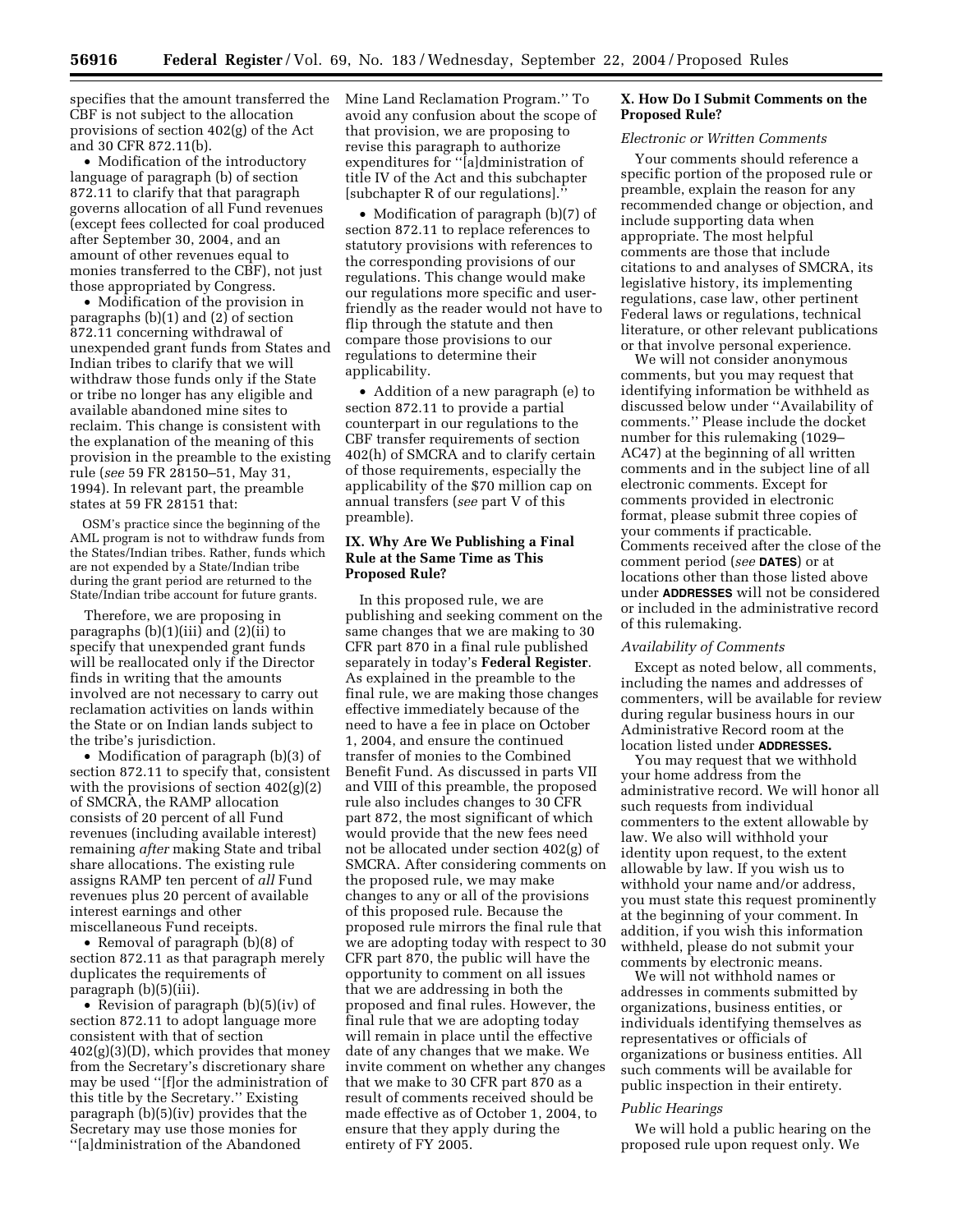will announce the time, date, and address for any hearing in the **Federal Register** at least 7 days before the hearing.

If you wish to testify at a hearing please contact the person listed in FOR **FURTHER INFORMATION CONTACT**, either orally or in writing, by 4:30 p.m., eastern time, on November 16, 2004. If no one expresses an interest in testifying at a hearing by that date, we will not hold a hearing. If only one person expresses an interest, we will hold a public meeting rather than a hearing. We will place a summary of the public meeting in the administrative record of this rulemaking.

The public hearing will continue on the specified date until all persons scheduled to speak have been heard. If you are in the audience and have not been scheduled to speak but wish to do so, you will be allowed to testify after the scheduled speakers. We will end the hearing after all persons scheduled to speak and persons present in the audience who wish to speak have been heard. To assist the transcriber and ensure an accurate record, we request, if possible, that each person who testifies at a public hearing provide us with a written copy of his or her testimony.

*Public meeting:* If there is only limited interest in a hearing, we may hold a public meeting in place of a public hearing. If you wish to meet with us to discuss the proposed rule, you may request a meeting by contacting the person listed under **FOR FURTHER INFORMATION CONTACT**. All meetings will be open to the public and, if appropriate, we will post notice of the meetings. A written summary of each public meeting will be included in the administrative record of this rulemaking.

#### **XI. Procedural Matters**

#### *A. Executive Order 12866*

This proposed rule is considered a significant rule and is subject to review by the Office of Management and Budget under Executive Order 12866.

a. This proposed rule would not have an effect of \$100 million or more on the economy. It would not adversely affect in a material way the economy, productivity, competition, jobs, the environment, public health or safety, or state, local, or tribal governments or communities. The rule would not add to the existing cost of operating a mine under an approved regulatory program in any significant fashion. We anticipate that the average fee under this rule over the next ten years would be 5.7 cents per ton of surface-mined coal, which is less than 0.2 percent of the value of the

coal, assuming an average price of \$30 per ton. Furthermore, the fees established under this rule would be lower than the existing AML reclamation fees, which expire on September 30, 2004. The fees imposed under this rule would result in the collection of an estimated \$469 million from the coal industry during FY 2005– 2014, an average of \$46.9 million per year. That amount is approximately \$3 billion less than what would be collected if the existing AML reclamation fee were extended another 10 years.

b. This proposed rule would not create a serious inconsistency or otherwise interfere with an action taken or planned by another agency.

c. This proposed rule would not alter the budgetary effects of entitlements, grants, user fees, or loan programs or the rights or obligations of their recipients.

d. This proposed rule raises novel legal and policy issues, which is why the rule is considered significant under Executive Order 12866.

#### *B. Regulatory Flexibility Act*

The Department of the Interior certifies that this proposed rule would not have a significant economic impact on a substantial number of small entities under the Regulatory Flexibility Act (5 U.S.C. 601 *et seq.*). *See* the discussion in part XI.A. above.

## *C. Executive Order 13211—Actions Concerning Regulations That Significantly Affect Energy Supply, Distribution, or Use*

This proposed rule is not considered a significant energy action under Executive Order 13211. The replacement of the AML reclamation fee by a much smaller fee for continuation of the transfers to the CBF would not have a significant effect on the supply, distribution, or use of energy.

## *D. Small Business Regulatory Enforcement Fairness Act*

This proposed rule is not a major rule under 5 U.S.C. 804(2), the Small Business Regulatory Enforcement Fairness Act. For the reasons stated in part XI.A. above, this proposed rule would not:

a. Have an annual effect on the economy of \$100 million or more.

b. Cause a major increase in costs or prices for consumers, individual industries, Federal, State, or local government agencies, or geographic regions.

c. Have significant adverse effects on competition, employment, investment, productivity, innovation, or the ability of U.S.-based enterprises to compete

with foreign-based enterprises for the reasons stated above.

#### *E. Executive Order 12630—Takings*

This proposed rule does not have any significant takings implications under Executive Order 12630. Therefore, a takings implication assessment is not required.

## *F. Executive Order 13132—Federalism*

This proposed rule does not have significant federalism implications because it does not concern relationships between the Federal government and State or local governmental units. Therefore, there is no need to prepare a Federalism Assessment.

## *G. Executive Order 13175—Consultation and Coordination With Indian Tribal Governments*

To the extent that this proposed rule may have a substantial direct effect on the relationship between the Federal Government and Indian tribes, or on the distribution of power and responsibilities between the Federal Government and Indian tribes, potentially affected tribal governments will be notified through this publication in the **Federal Register**, and by direct notification from OSM, of the ramifications of this rulemaking. This will enable tribal officials and other tribal constituencies throughout Indian Country to have meaningful and timely input in the development of the final rule. Upon receipt and evaluation of all comments, we will publish a document addressing the comments and making any appropriate changes to the final rule.

## *H. Executive Order 12988 on Civil Justice Reform*

The Department of the Interior has determined that this proposed rule meets the requirements of sections 3(a) and 3(b)(2) of Executive Order 12988, ''Civil Justice Reform'' (56 FR 55195).

#### *I. Unfunded Mandates Reform Act*

This proposed rule would not impose a cost of \$100 million or more in any given year on any governmental entity or the private sector.

## *J. Federal Paperwork Reduction Act*

The Department of the Interior has determined that this rule does not contain collections of information which require approval by the Office of Management and Budget under 44 U.S.C. 3501 *et seq.* OMB has previously approved the collection activities and assigned clearance numbers 1029–0063 and 1029–0090 for the OSM–1 form and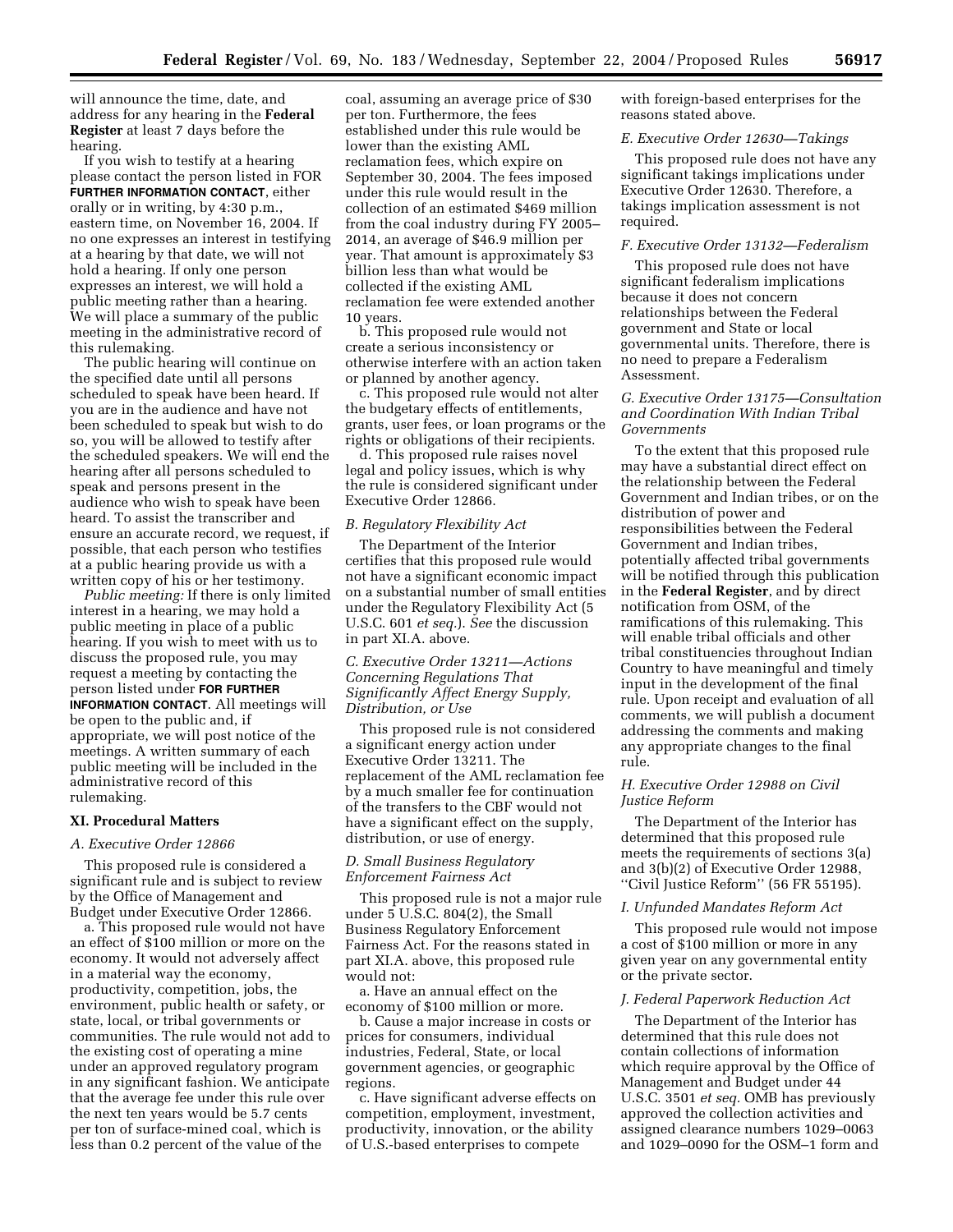coal weight determination, respectively. Under this rule, the only change to the OSM–1 form would be a reduction in the fee rates printed on the form.

## *K. National Environmental Policy Act*

OSM has determined that this rulemaking action is categorically excluded from the requirement to prepare an environmental document under the National Environmental Policy Act of 1969, as amended, 42 U.S.C. 4332 *et seq.* In addition, we have determined that none of the ''extraordinary circumstances'' exceptions to the categorical exclusion apply. This determination was made in accordance with the Departmental Manual (516 DM 2, Appendixes 1.9 and 2).

#### *L. Clarity of This Regulation*

Executive Order 12866 requires each agency to write regulations that are easy to understand. We invite your comments on how to make this rule easier to understand, including answers to questions such as the following:

(1) Are the requirements in the rule clearly stated?

(2) Does the rule contain technical language or jargon that interferes with its clarity?

(3) Does the format of the rule (grouping and order of sections, use of headings, paragraphing, etc.) aid or reduce its clarity?

(4) Would the rule be easier to understand if it were divided into more numerous but shorter sections? (A ''section'' appears in bold type and is preceded by the symbol ''§ '' and a numbered heading; for example, ''§ 870.13.'')

(5) Is the description of the rule in the **SUPPLEMENTARY INFORMATION** section of this preamble helpful in understanding the rule?

(6) What else could we do to make the rule easier to understand?

Send a copy of any comments that concern how we could make this rule easier to understand to: Office of Regulatory Affairs, Department of the Interior, Room 7229, 1849 C Street, NW., Washington, DC 20240. You may also e-mail the comments to this address: *Exsec@ios.doi.gov.*

#### **List of Subjects**

## *30 CFR Part 870*

Abandoned Mine Reclamation Fund, Reclamation fees, Reporting and recordkeeping requirements, Surface mining, Underground mining.

## *30 CFR Part 872*

Abandoned Mine Reclamation Fund, Indian lands, Reclamation fees,

Reporting and recordkeeping requirements, Surface mining, Underground mining.

Dated: September 7, 2004.

## **Chad Calvert,**

*Acting Assistant Secretary, Land and Minerals Management.*

For the reasons set forth in the preamble, the Department is proposing to amend 30 CFR parts 870 and 872 as follows:

## **PART 870—ABANDONED MINE RECLAMATION FUND—FEE COLLECTION AND COAL PRODUCTION REPORTING**

1. The authority citation for part 870 continues to read as follows:

**Authority:** 28 U.S.C. 1746, 30 U.S.C. 1201 *et seq.*, and Pub. L. 105–277.

2. In § 870.12, paragraph (d) is revised to read as follows:

#### **§ 870.12 Reclamation fee.**

\* \* \* \* \* (d) The reclamation fee shall be paid after the end of each calendar quarter beginning with the calendar quarter starting October 1, 1977.

3. Amend § 870.13 as follows:

A. Revise the section heading.

B. Redesignate paragraphs (a) through (d) as paragraphs (a)(1) through (4).

C. Add a heading for paragraph (a). D. Add a new paragraph (b).

The revision and additions read as

follows.

#### **§ 870.13 Fee rates.**

(a) *Fees for coal produced for sale, transfer, or use through September 30, 2004*. (1) \* \* \*

\* \* \* \* \* (b) *Fees for coal produced for sale, transfer, or use after September 30, 2004*. In this paragraph (b), ''we'' refers to OSM, ''Combined Fund'' refers to the United Mine Workers of America Combined Benefit Fund established under section 9702 of the Internal Revenue Code of 1986 (26 U.S.C. 9702), and ''unassigned beneficiaries premium account'' refers to the account established under section 9704(e) of the Internal Revenue Code of 1986 (26 U.S.C. 9704(e)).

(1) *Fees to be set annually*. We will establish the fee for each ton of coal produced for sale, transfer, or use after September 30, 2004, on an annual basis. The fee per ton is based on the total fees required to be paid each fiscal year, as determined under paragraph (b)(2) of this section, allocated among the estimated coal production categories, as provided in paragraph (b)(3) of this section. We will publish the fees for

each fiscal year after Fiscal Year 2005 in the **Federal Register** at least 30 days before the start of that fiscal year. Once we publish the fees, they will not change for that fiscal year and they will apply to all coal produced during that fiscal year.

(2) *Calculation of the total fee collections needed*. The total amount of fee collections needed for any fiscal year is the amount that must be transferred from the Fund to the Combined Fund under section 402(h) of the Act (30 U.S.C. 1232(h)) for that fiscal year, with any necessary adjustments for the amount of any fee overcollections or undercollections in prior fiscal years. We will calculate the amount of total fee collections needed as follows:

(i) *Step one*. We will determine the smallest of the following numbers:

(A) The estimated net interest earnings of the Fund during the fiscal year;

(B) \$70 million; or

(C) The most recent estimate provided by the trustees of the Combined Fund of the amount that will be debited against the unassigned beneficiary premium account for that fiscal year (''the Combined Fund's needs'').

(ii) *Step two.* We will increase or decrease, as appropriate, the amount determined under step one by the amount of any adjustments to previous transfers to the Combined Fund resulting from a difference between estimated and actual interest earnings or the estimated and actual Combined Fund's needs. This paragraph (b)(2)(ii) applies only to adjustments to transfers for prior fiscal years beginning on or after October 1, 2004, and only to those adjustments that have not previously been taken into account in establishing fees for prior years.

(iii) *Step three.* We will adjust the amount determined under steps one and two of this section by an amount equal to the difference between the fees actually collected (based on estimated production) and the amount that should have been collected (based on actual production) for any prior fiscal year beginning on or after October 1, 2004, if the difference has not previously been taken into account in establishing fees for prior years.

(3) *Establishment of fees.* We will use the following procedure to establish the per-ton fees for each fiscal year:

(i) *Step one.* We will estimate the total tonnage of coal that will be produced during that fiscal year and for which a fee payment obligation exists, categorized by the types of coal and mining methods described in paragraph (b)(3)(ii) of this section.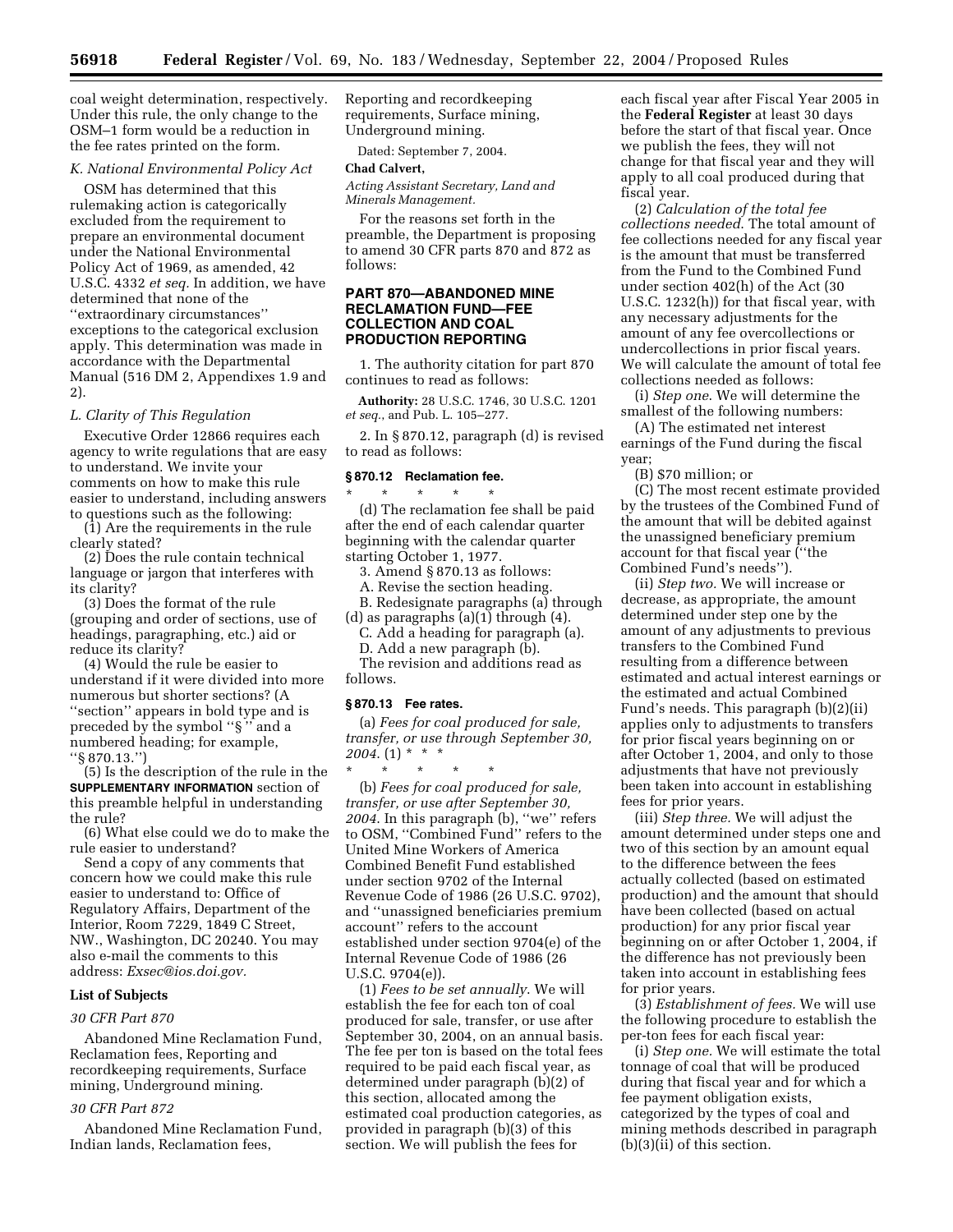fee collection needs determined under paragraph (b)(2) of this section among the various categories of estimated coal production under paragraph (b)(3)(i) of this section to establish a per-ton fee based upon the following parameters:

(A) The per-ton fee for anthracite, bituminous or subbituminous coal produced by underground methods will be 43 percent of the rate for the same type of coal produced by surface methods.

(B) Regardless of the method of mining, the per-ton fee for lignite coal will be 29 percent of the rate for other types of coal mined by surface methods.

(C) The per-ton fee for in situ mined coal will be the same as the fees set under paragraphs  $(b)(3)(ii)(A)$  and  $(B)$  of this section, depending on the type of coal mined. The fee will be based upon the quantity and quality of gas produced at the site, converted to Btu's per ton of coal upon which in situ mining was conducted, as determined by an analysis performed and certified by an independent laboratory.

## **PART 872—ABANDONED MINE RECLAMATION FUNDS**

4. The authority citation for part 872 is revised to read as follows:

**Authority:** 30 U.S.C. 1201 *et seq.*

5. Amend § 872.11 as follows:

A. In paragraph (a):

- i. Revise the introductory text.
- ii. Revise paragraph (a)(1).
- iii. Remove the word ''and'' in

paragraph (a)(4).

iv. Remove the period and add in its place ''; and'' in paragraph (a)(5).

v. Revise paragraph (a)(6).

B. In paragraph (b):

i. Revise the introductory text.

ii. Revise paragraphs (b)(1) through  $(b)(5)$ .

iii. Add a new heading in paragraph (b)(6).

iv. Revise paragraph (b)(7).

v. Remove paragraph (b)(8).

C. Add paragraphs (d) and (e).

The revisions and additions read as follows:

#### **§ 872.11 Abandoned Mine Reclamation Fund.**

(a) *Fund revenues.* Revenues to the Fund include—

(1) Fees collected under section 402 of the Act and part 870 of this chapter;

\* \* \* \* \* (6) Interest and any other income

earned from investment of the Fund. (b) *Allocation of Fund revenues.*

Except as provided in paragraphs (d) and (e) of this section, monies deposited in the Fund will be allocated and used

(ii) *Step two.* We will allocate the total as follows, subject to appropriation by Congress—

> (1) *State share.* An amount equal to 50 percent of the reclamation fees collected under § 870.13(a) of this chapter during each fiscal year will be allocated at the end of that year to the State in which they were collected.

> (i) Reclamation fees collected from Indian lands will not be included in the calculation of amounts to be allocated to a State.

> (ii) No monies will be allocated to any State that advises OSM in writing that it does not intend to submit a State abandoned mine reclamation plan under section 405 of the Act.

> (iii) Amounts granted to a State that have not been expended within three years from the date of grant award will be available for use under paragraph (b)(5) of this section if the Director finds in writing that the amounts involved are not necessary to carry out reclamation activities on lands within the State.

(2) *Tribal share.* An amount equal to 50 percent of the reclamation fees collected from Indian lands under § 870.13(a) of this chapter during each fiscal year will be allocated at the end of that year to the Indian tribe or tribes having an interest in the lands from which the fees were collected.

(i) No monies will be allocated to any Indian tribe that advises OSM in writing that it does not intend to submit a tribal abandoned mine reclamation plan under section 405 of the Act.

(ii) Amounts granted to an Indian tribe that have not been expended within three years from the date of grant award will be available for use under paragraph (b)(5) of this section if the Director finds in writing that the amounts involved are not necessary to carry out reclamation activities on Indian lands subject to the tribe's jurisdiction.

(3) *Rural Abandoned Mine Program.* An amount equal to 20 percent of the monies collected and deposited in the Fund each fiscal year (including interest but excluding monies allocated under paragraphs (b)(1) and (2) of this section) will be allocated for transfer to the Secretary of Agriculture for the Rural Abandoned Mine Program authorized by section 406 of the Act.

(4) *Grants based on historical coal production.* An amount equal to 40 percent of the monies collected and deposited in the Fund each fiscal year (including interest but excluding monies allocated under paragraphs (b)(1) and (2) of this section) will be allocated for use by the Secretary to supplement annual grants to States and Indian tribes under section 405 of the Act.

(i) States and Indian tribes eligible for supplemental grants are those that have not—

(A) Certified the completion of all eligible coal-related reclamation needs under section 411(a) of the Act; and

(B) Completed the reclamation of all sites meeting the priorities in paragraphs (a)(1) and (2) of section 403 of the Act.

(ii) In allocating these funds to eligible States and Indian tribes, the Secretary will use a formula based upon the amount of coal historically produced before August 3, 1977, in the State or from the Indian lands concerned.

(iii) The Secretary will not provide funds under this paragraph to a State or Indian tribe in any year in which funds to be granted during that year from the State's allocation under paragraph (b)(1) of this section or the tribe's allocation under paragraph (b)(2) of this section will be sufficient to address all remaining eligible coal-related sites in the State or on the tribe's Indian lands that meet the priorities in paragraphs  $(a)(1)$  and  $(2)$  of section 403 of the Act.

(iv) Funds awarded to a State or Indian tribe under this paragraph may not exceed the amount needed to fully address all remaining eligible coalrelated sites in the State or on the tribe's Indian lands that meet the priorities in paragraphs (a)(1) and (2) of section 403 of the Act after utilizing all available funds under paragraph (b)(1) or (2) of this section.

(5) *Secretary's discretionary share.* Monies collected and deposited in the Fund that are not allocated under paragraphs (b)(1) through (4) of this section may be used for any of the following purposes—

(i) Up to \$10 million per year for the small operator assistance program under section 507(c) of the Act;

(ii) Emergency projects under section 410 of the Act, including grants to States and Indian tribes for this purpose;

(iii) Non-emergency abandoned mine land reclamation projects on eligible lands in States without an approved abandoned mine reclamation plan under section 405 of the Act or on eligible Indian lands where the Indian tribe does not have an approved abandoned mine reclamation plan under section 405 of the Act;

(iv) Administration of title IV of the Act and this subchapter; and

(v) Projects authorized under section 402(g)(4) of the Act in States without an approved abandoned mine reclamation plan under section 405 of the Act or on Indian lands where the Indian tribe does not have an approved abandoned mine